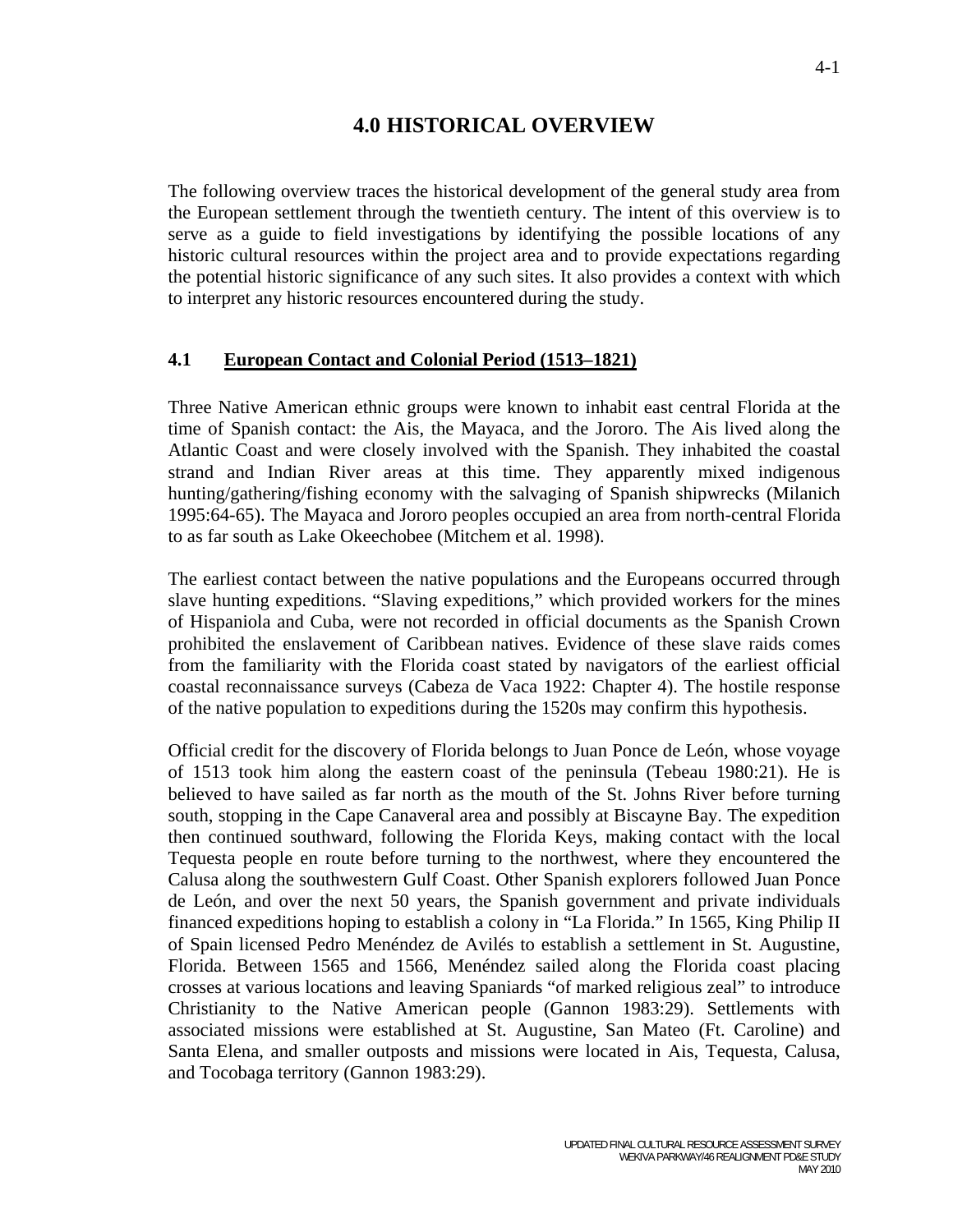Jesuit missions were established in what are now referred to as the Central Peninsular Gulf Coast and Glades archaeological regions, including the mission of Carlos at Charlotte Harbor, the mission of Tocobaga at Tampa Bay, and a mission at a Tequesta village at the mouth of the Miami River. In March of 1567, Menéndez sailed into the Bay of Tocobaga (now Old Tampa Bay) with a group of 30 soldiers, Captain Martinez de Coz, and Fray Rogel. The mission was established at the village of the cacique known as Tocobaga and consisted of 24 houses (Velasco 1959:161). It was abandoned in January of 1568 due to the hostility of the Native Americans (Solís de Merás 1964:223-230). This Jesuit mission represented the final Spanish attempt to colonize the region.

In 1567, Brother Francisco Villareal was sent to one of the large Tequesta villages located on Biscayne Bay. In 1568, a skirmish between the Spanish soldiers and the Tequesta Indians temporarily closed the mission. By the end of 1568, the Tequesta were willing to reopen the mission, largely due to the work of Don Diego, a Tequesta who had visited Spain. Despite zealous attempts, the native groups in Florida continued to resist conversion, and in 1572, Jesuit authorities decided to abandon their missionary efforts in Florida.

Undaunted, Menéndez turned his attention to another order, the Franciscans, and entreated them to send priests. The Franciscan mission effort was most successful in the northern areas of Florida. One possible reason may have been differences in Native American settlement patterns and economies. According to Milanich (1978:68), the failure of the Spanish missions among the southern Florida native populations was due partially to the groups' subsistence pattern, which required seasonal movement for maximum resource exploitation. Consequently, for the remainder of the First Spanish period (1565–1763), southern Florida was virtually ignored as the Spanish concentrated their efforts in the northern half of the peninsula.

The Mayaca and Jororo peoples who lived in central Florida were first mentioned in Spanish documents from the 1560s; Franciscan friars were working among them as early as the 1590s, but a formal mission was not established until about 1655 (Mitchem et al. 1989). It appeared on the 1655 list of missions as San Salbador de Mayaca (Hann 1996:178). The mission list of 1689 lists a mission to the Mayaca as San Antonio de Mayaca, which consisted of a population of 30 families (Hann 1996:264). The Mayaca people were listed as part of the "Province of Timuqua," although there is solid evidence that the Mayaca were not Timucua-speakers, but spoke their own language (Hann 1996:264). The Jororo people, also Mayaca-speakers, apparently did not occupy the region until the late 1600s (Hann 1993:111, 118; Mitchem et al. 1998).

Another attempt to build a mission in southeastern Florida took place nearly 150 years after the establishment of St. Augustine. Because it was in Spain's best interest to maintain control along the Florida coastline and alliances with the native groups inhabiting the coast, a missionary effort was supported in the Biscayne Bay area (Parks 1982:55-65). Father Joseph María Monaco and Joseph Xavier Alaña were sent from Cuba in 1743, and arrived at a Native American village located at the mouth of the Miami River. The village did not appear any more receptive towards accepting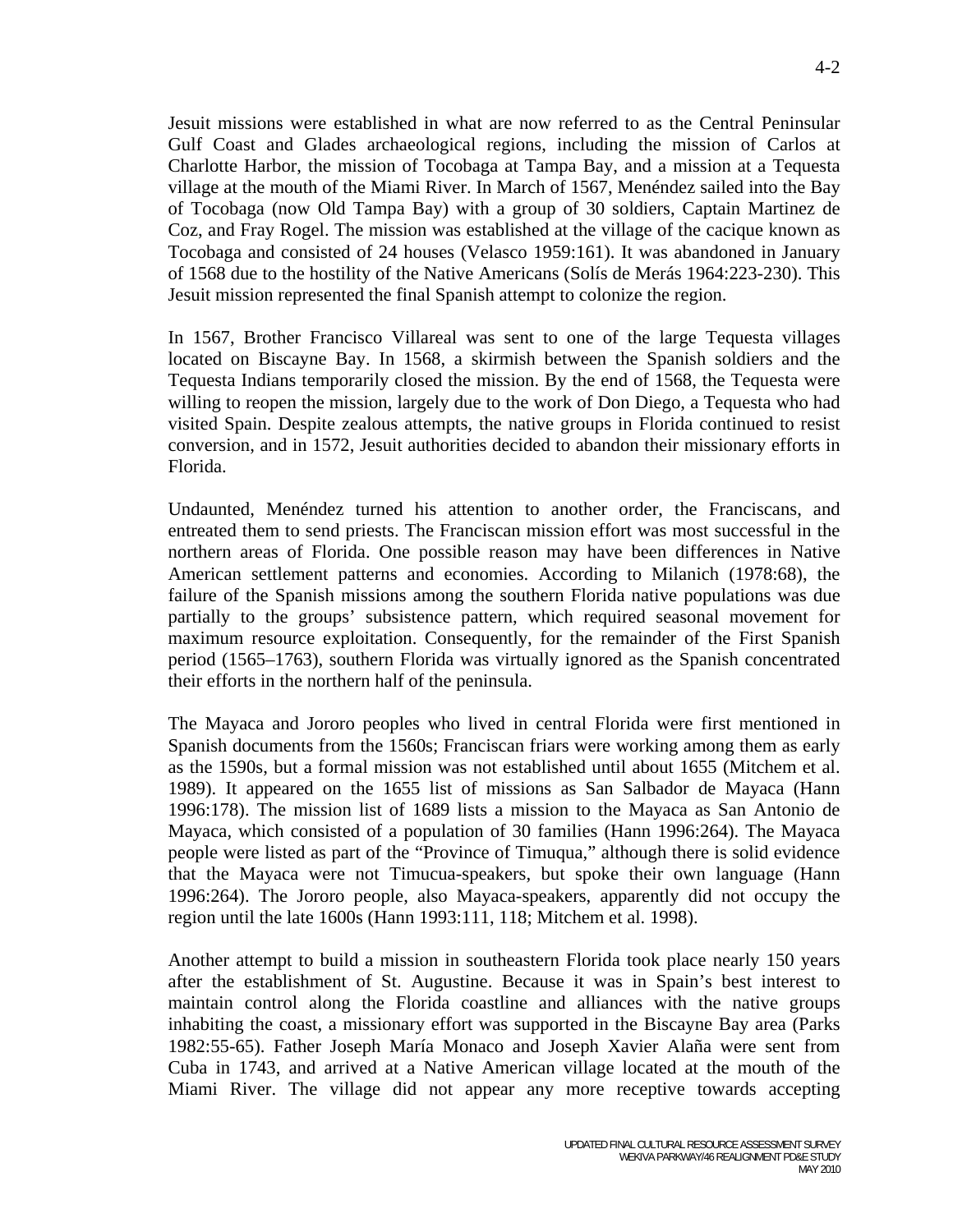Christianity than before. After Joseph Xavier Alaña conveyed this to the Governor of Cuba, the mission was closed, and the fort they had erected was destroyed to prevent its fall into hostile hands (Parks 1982:55-65). Although the Spanish were resigned to the fact that missionization and settlement of South Florida came at too high a price, they did strive to maintain good relations with the various native people who lived in the area.

By the beginning of the eighteenth century, the Native American population of Florida, including southern Florida, had declined considerably as a result of disease, slave raids, intertribal warfare, and attacks from English-aided Creek, and other, Indians (Steele 1992:11; Tebeau 1966:37; Wright 1986:218). In 1740, Gen. James Oglethorpe, with the aid of Creek warriors from several different towns, led an attack on St. Augustine (Steele 1992:11; Tebeau 1980:68). Shortly after this attack, Cowkeeper, the Oconee chief, led 130 families from the Hitchiti-speaking, Lower Creek towns of Apalachicola, Chiaha, Oconee, and Sawokli to Payne's Prairie, just south of the present-day town of Gainesville (Steele 1992:11; Swanton 1946).

The next significant migration of Creeks into the largely depopulated Florida peninsula occurred after 1755. Two new settlements of Lower Creeks were established at Tallahassee and the southwestern corner of Lake Miccosukki, in present-day Jefferson County. Hitchiti was the main language spoken at these new settlements and eventually, the terms "Hitchiti" and "Mikasuki" became synonymous for the same language and/or peoples who spoke this language (Steele 1992:12; Swanton 1946; Tiger and Kersey 2002:7).

The Alachua band, led by Cowkeeper and his descendents, eventually came to be known as "Seminoles." Unless directly affected, the Seminoles were usually indifferent to British and early United States politics, preferring to deal with these nations either not at all, or on their own terms instead of as part of the Creek confederacy (Steele 1992:11-16).

Throughout the second half of the eighteenth century, Lower Creek settlement of northern Florida increased. Eventually, at least one band of Muscogee-speaking Upper Creeks also immigrated to Florida. Their main settlement was north of modern-day Tampa at Chuckachatti, also known as New Eufala, among other names. This town was established sometime in the 1760s. Upper Creeks made additional migrations to Florida during and after the American Revolution. These migrations were due to several factors, including the expansion of white settlement, farming, and hunting in Georgia, as well as the allure provided by the prosperity of the Alachua Seminoles (Steele 1992:16-21; Weisman 1989:69-74).

By the 1790s, the town of Mickasuky and the adjacent villages had become a center of pro-British, anti-U.S. activities. Hitchiti-speaking Lower Creeks, Muscogee-speaking Upper Creeks, and escaped black slaves all found haven at this settlement. The growing threat posed to the U.S. by this town led to its destruction by U.S. forces in 1818 (Pepe et al. 1998:65).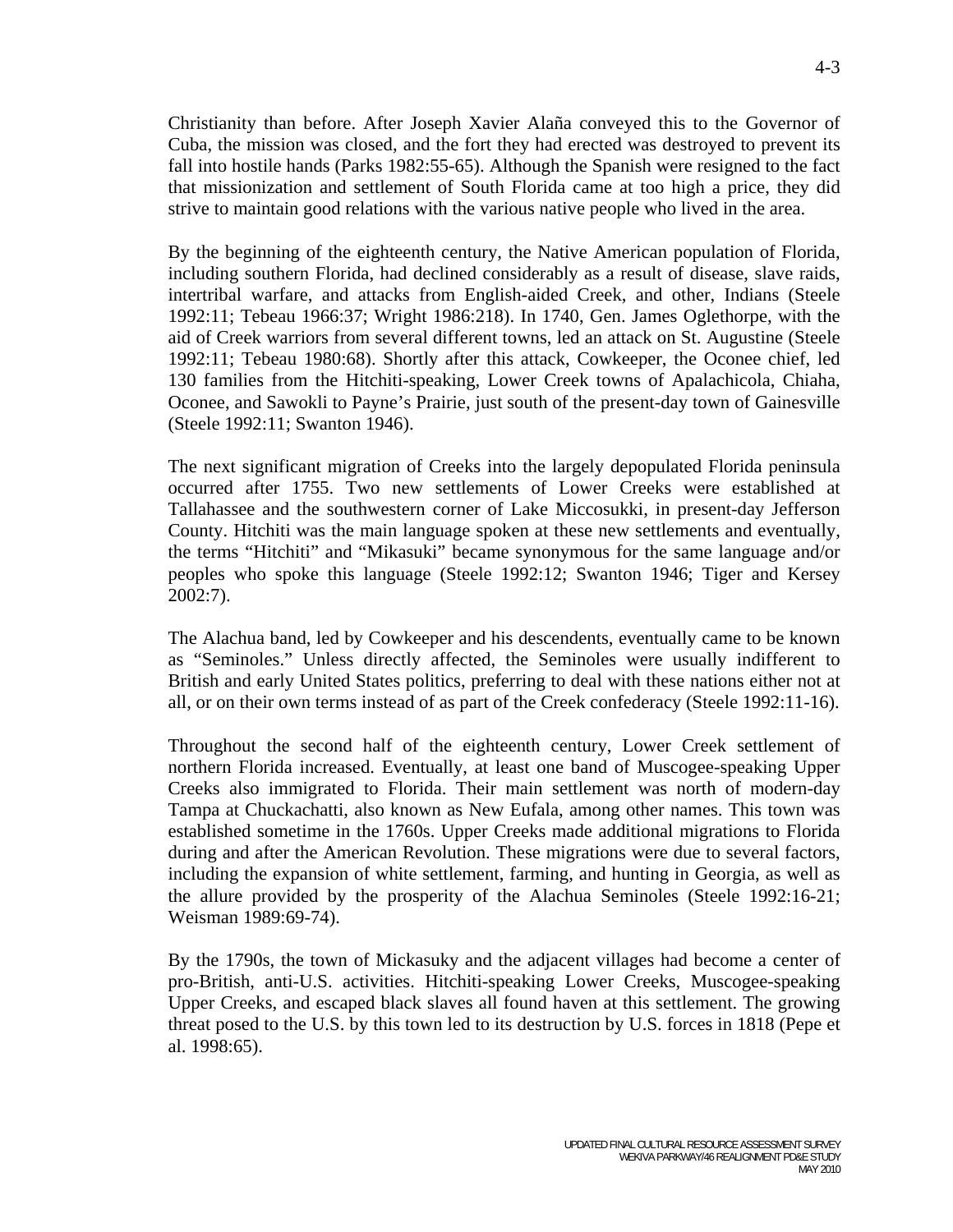During the eighteenth century, Cuban fisherfolk had established seasonal fishing camps or ranchos along the Gulf coast. These fisherfolk were engaged in catching mullet and drying them for sale in the Havana markets. By the early nineteenth century, Native Americans were often employed as workers in these "ranchos pescados," which is probably why they were called "Spanish Indians" in Anglo-American documents (Wright 1986:219). The origins and ethnicity of these "Spanish Indians" is not clear and has been a matter of considerable historical debate.

The relatively small numbers of Native Americans in Florida at the end of the eighteenth century were increased dramatically as a result of the Creek Rebellion of 1813–1814. This rebellion was part of a larger nativisitic movement that swept through the Southeast in the first two decades of the nineteenth century. Its main proponent was the great Shawnee leader, Tecumseh.

Tecumseh organized many Creek, and other native towns in the Southeast, against the encroachment of white civilization and culture. He taught that the white invaders could be driven away through a combination of intertribal solidarity and a return to native religion and culture. Among the Creeks, his teachings were adhered to most strongly among the mostly Muscogee-speaking Upper Creeks, although a few mostly Hitchiti/Mikasuki-speaking Lower Creek towns also were converted. Creek adherents of this movement were known by Anglo-Americans as "Red Sticks."

The Red Sticks rose up in rebellion against white settlements, mostly in Alabama and Georgia, during 1813 and 1814. The rebellion was eventually crushed by a combination of U.S. troops and pro-U.S. Cherokee under the command of General Andrew Jackson at the Battle of Horseshoe Bend in March of 1814. More Native Americans died in this battle than any other in the history of the United States did. This defeat and the harsh conditions Jackson forced on the Creeks through the subsequent Treaty of Fort Jackson led to a massive migration of Creek refugees into Florida. It is safe to say that by 1820, two-thirds of the native population of Florida consisted of recent refugees of the Creek War, many of whom were Red Sticks with strong anti-U.S. sentiments (Martin 1991; Pepe et al. 1998:51-53).

By the end of the eighteenth century, the Seminoles had become the dominant Native American group in the state. Groups of fugitive African-American slaves also had settled among the Seminoles by the early nineteenth century (Brown 1991). Armed conflict with pioneers, homesteaders, and eventually the United States Army resulted in the removal of most of the Seminoles from Florida. This action forced the withdrawal of the remaining Seminole population to the harsh environment of the Everglades and Big Cypress Swamp by the late nineteenth century.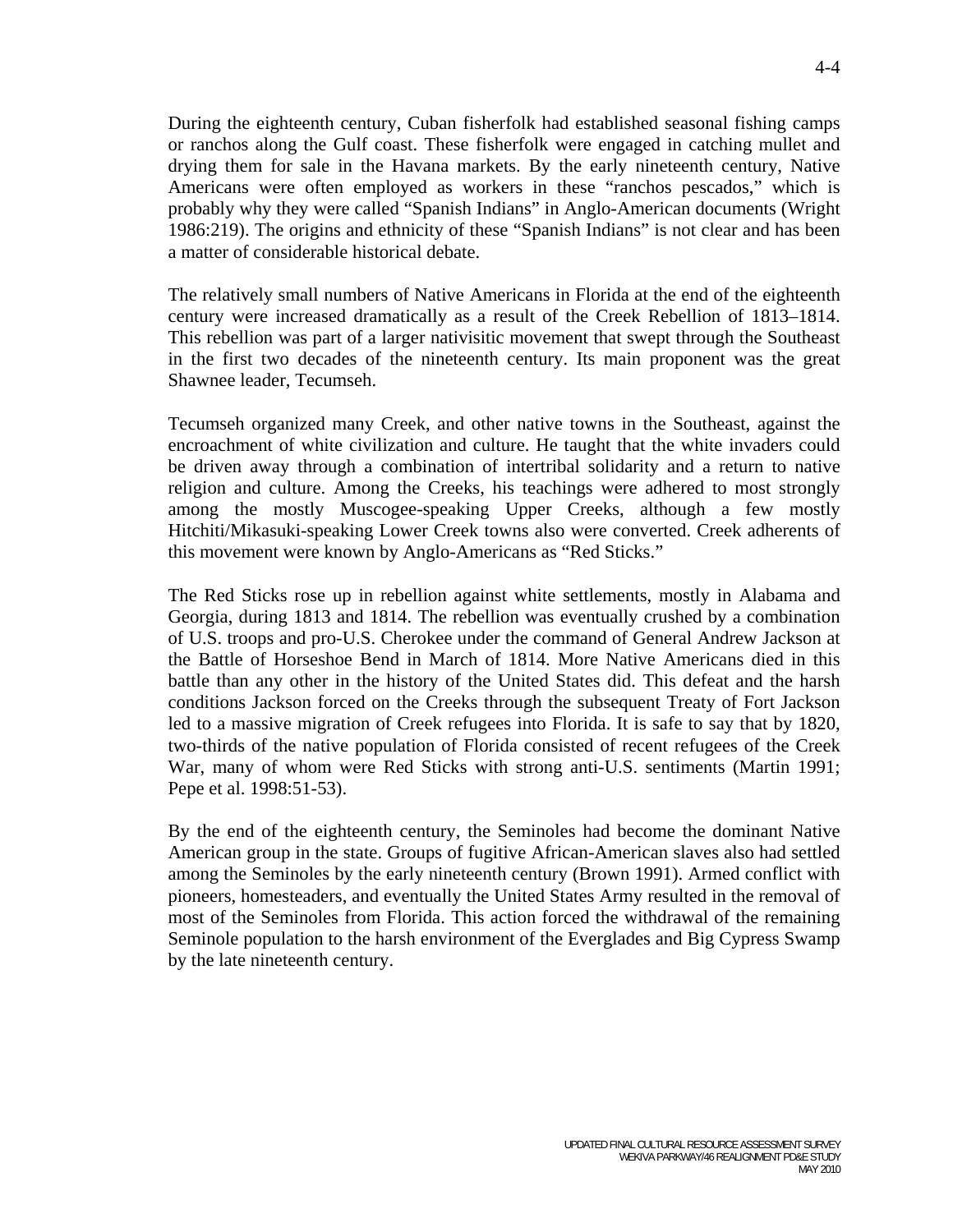## **4.2 Territorial and Statehood Period (1821–1860)**

In 1821, after several years of negotiations with Spain, the U.S. acquired Florida as a territory. The population of the territory at that time was still centered in the northern areas around Pensacola, St. Augustine, and Tallahassee; although by the mid-1820s, a few scattered plantations were recorded on the southwest Gulf Coast, as far south as Marco Island. These plantations generally were owned by European-American settlers and employed Native Americans and escaped slaves (Tebeau 1966:33-34).

Although generally indifferent to the United States, after the Creek War, the original Alachua band of Seminoles soon found themselves outnumbered by strongly anti-U.S. Creeks. Some of these dissidents spoke Hitchiti/Mickasuky, whereas others spoke Muscogee. However, by 1828, it seems that many Anglo-Americans had come to call all dissident native groups in Florida "Mickasuky," regardless of the language spoken (Pepe et al. 1998:65). On the other hand, many Anglo-Americans began, or continued, to call all Native Americans in Florida by the term Seminoles, no matter their origins, native language, or political leanings.

As more European-American settlers moved into Florida, conflicts arose with the Seminole and Mickasuky people over available land. Pressure began to bear upon the government to remove the Native Americans from northern Florida and relocate them farther south. The Treaty of Moultrie Creek (1823) restricted the Seminole/Mickasuky people to approximately four million acres of land in the middle of the state, running south from Micanopy to just north of the Peace River (Mahon 1967: rear fold-out map). The Seminoles/Mickasuky did not approve of this treaty because they were reluctant to move from their established homes to an area that they felt could not be cultivated. Other treaties soon followed such as Payne's Landing (1832) and Fort Gibson (1833), which called for Seminole/Mickasuky immigration to the western territories (Mahon 1967:75- 76, 82-83). These treaties fostered Seminole resentment of settlers that would culminate in the Second Seminole War in 1835.

During the Second Seminole War, the area around Lake Tohopekaliga was a Seminole/Mickasuky stronghold. They kept their cattle in the woods around the lake and retreated into the cypress swamp west of the lake at the approach of soldiers (Mahon 1967; Moore-Willson 1935; Sprague 1964). Tohopekaliga means "Fort Site" and the lake was so named because the islands within the lake housed the forts and stockades of the Seminoles/Mickasuky (Moore-Willson 1935:29).

In January 1837, General Jesup's men encountered the Seminoles/Mickasuky near the "Great Cypress Swamp." The soldiers drove the Indians into the swamp, across the "Hatcheelustee" and into even more dense swamp (Sprague 1964:172). On the  $28<sup>th</sup>$  of January, the army "moved forward and occupied a strong position on Lake Tohopekaliga, within a few miles of the point at which the Cypress Swamp approaches it, where several hundred head of cattle were taken" (Sprague 1964:172). Hetherington (1980:3), citing Major Edward Keenan, a "noted authority on the Seminole Wars," believes that General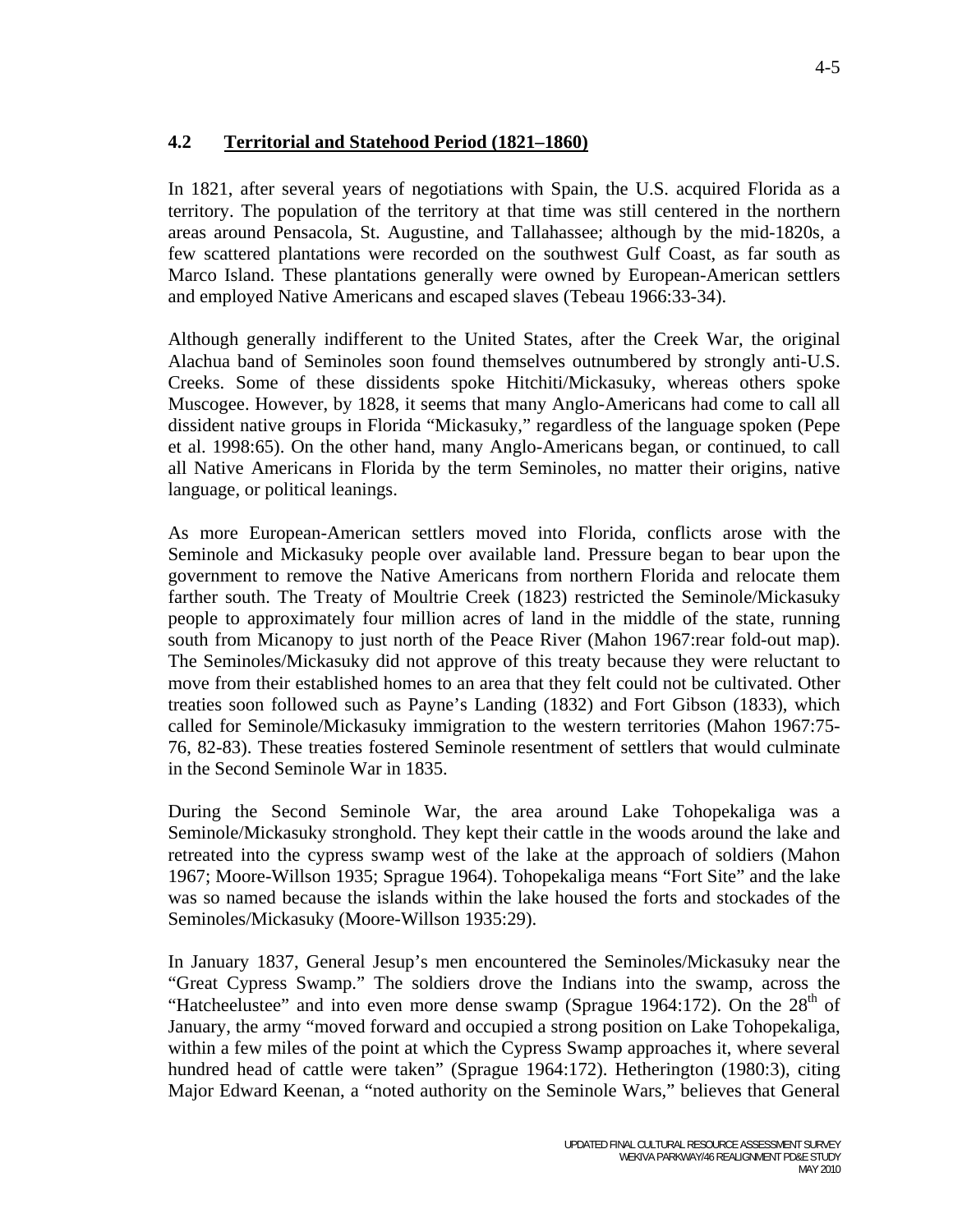Jesup's base camp was located in the vicinity of the present-day Kissimmee Airport. The "Great Cypress Swamp" and "Hatcheelustee Creek" referred to by Sprague (1964) are now called Reedy Creek Swamp and Reedy Creek (Hetherington 1980:3; Mackay and Blake 1839; Mahon 1967:rear foldout map; USGS 1953).

In February 1837, Lt. Col. A. W. Fanning and his men were sent up the St. Johns River aboard the steamer *Santee* to search for the Seminole leader, King Philip. On February 8, 1837, Fanning and his men engaged the Seminoles in a small skirmish at Lake Monroe. Captain Charles Mellon was killed in the fighting and 15 soldiers were wounded (Sprague 1964:189). Later, a fort was built on the site and named Fort Mellon in honor of the fallen officer.

Fort Mellon, located near present-day Sanford, was the principal military installation in the east central Florida area during the Second Seminole War. Other smaller installations included Fort Maitland near Lake Apopka; Fort Gatlin located between Lakes Mary, Jennie Jewel, and Gatlin; and Forts Lane, Christmas and Taylor along the western side of the St. Johns River (Mahon 1967). The city of Orlando later developed around Fort Gatlin (FWP 1984). Although various stories exist, it is believed that the city was named after a Seminole War soldier, Orlando Reeves, who died near Lake Eola in 1835.

At the beginning of the Second Seminole War, the conflict was centered near the Withlacoochee region. In 1838, U.S. troops moved south to pursue the retreating Seminoles into the Lake Okeechobee and Everglades regions. There was a skirmish in 1842 in the present day Neighborhood Lakes area of Seminole County. Colonel Zachary Taylor was sent to the area between the Kissimmee River and Peace Creek. Colonel Persifor Smith and his volunteers were dispatched to the Caloosahatchee River, and U.S. Navy Lt. Levi N. Powell was assigned the task of penetrating the Everglades (Mahon 1967:219-220). Powell's detachment had several skirmishes with Seminole people near Jupiter Inlet. It is probable that these Seminoles were descendents of the original Alachua band of Seminoles (Pepe et al. 1998:66). Powell established a depot on the Miami River and erected Fort Dallas in the approximate location of present-day downtown Miami. For three months, Fort Dallas was a base of operations as Powell led his men into the Everglades in search of the Seminoles (Gaby 1993:47).

The Second Seminole War had a deleterious effect on new settlement in Florida. To encourage settlement in the middle portion of the territory after the war, the Armed Occupation Act of 1842 offered settlers 160 acres of land at no cost, provided they built a house, cleared five acres, planted crops, and resided on the land for five years. Any head of a family or single man over 18 years of age and able to bear arms, was eligible to receive a homestead. This act, plus the end of the Second Seminole War, created a small wave of immigration by Anglo-American pioneers to central Florida. Most of these immigrants were Anglo-American farmers and cattle ranchers, or "crackers," from the southeastern United States (Gaby 1993). In the early 1840s, a small group of pioneers settled in the areas around Lake Monroe, south of Econlockhatchee Creek and among the numerous lakes nearby. Settlement of the corridor around present day SR 46 appears to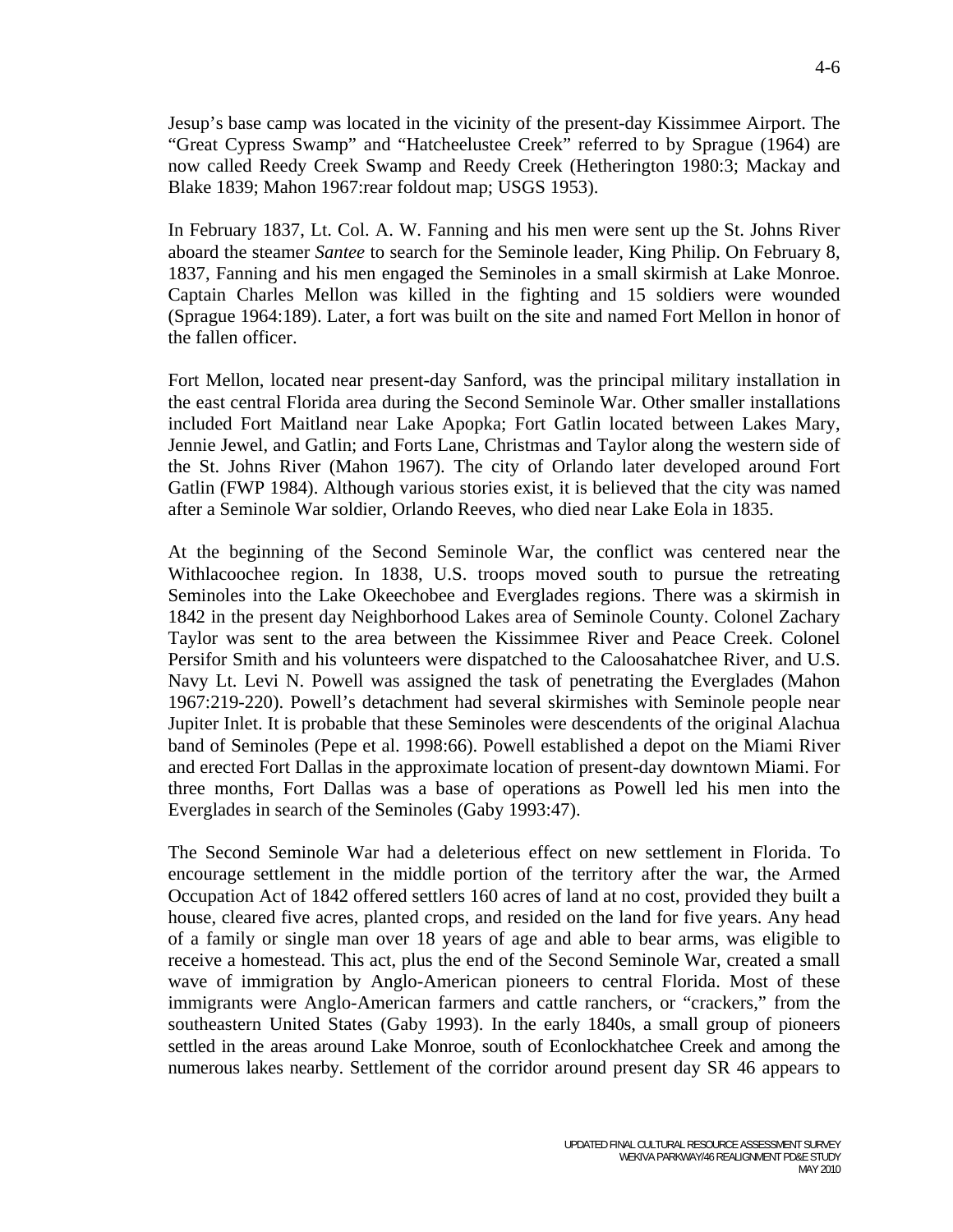have begun just after the Homestead Act of 1842. The earliest settlement in the study corridor appears to have been focused around Rock Springs.

In 1842, Aaron Jernigan, a cattleman from Georgia, took advantage of the Armed Occupation Act and settled near Fort Gatlin. He acquired 1,200 acres of land on the west and north sides of Lake Holden (Bacon 1975:3). When the army abandoned Fort Gatlin in 1848, Jernigan built a small stockade near his homestead on the west side of Lake Holden as a measure of protection for his family and other settlers in the region. The small settlement that grew around his homestead was eventually called Jernigan. On May 30, 1850, a post office was established at the settlement (FWP 1984:223-224).

The rapid growth of population in central Florida created the need for smaller political jurisdictions. In 1845, the same year that Florida was admitted into the Union, the poorly conceived name of Mosquito County was changed to Orange County. New boundaries were established to encompass present-day Seminole and Volusia Counties and parts of Brevard, Flagler, and Lake Counties. In 1854, Volusia County was created from the eastern portion of Orange County (Fernald and Purdum 1996).

It was in the late 1840s and early 1850s that the lands along the APE were first surveyed by Federal surveyors C. C. Tracy, Ralph W. Norris, W. S. Harris, James M. Gould, Henry Washington, and George Houston (State of Florida 1843, 1845-46, 1846a, 1847- 48, 1848a, 1848b, 1855a). Very few historic features are noted near the project area. A couple of trails are located along the southern boundary of Township 19 South, Range 27 East, a trail segment is depicted in Sections 28 and 29, Township 19 South, Range 29 East, and a trail crosses through Section 30, Township 19 South, Range 30 East (State of Florida 1846b, 1848c, 1848d, 1849a, 1852, 1857). There are two roads traversing Township 20 South, Range 27 East, however, neither is named (State of Florida 1849b, 1855b). No historic features are recorded proximate to the project area within Township 20 South, Range 28 East or Township 21 South, Range 27 East (State of Florida 1848e, 1849c, 1855c, 1882).

During the 1850s, settlers in central and southern Florida were plagued with periodic attacks by the remaining Seminoles. These outbreaks of hostility forced many of the new residents to leave their farms and dissuaded others from establishing homesteads. By 1858, the Seminoles no longer resided in central Florida and settlers began to immigrate to the area in appreciable numbers. Steamboats flourished along the St. Johns River and a viable trade network was established. The site of old Fort Mellon became a trading post named Mellonville (FWP 1984:360).

Several decades prior to the Civil War, new settlers moved into the lands around Lake Apopka and the smaller lakes in the central portion of Orange County near Orlando. The settlements that were established during this time include Apopka, Beulah, Christmas, Oakland, Ocoee, Orlando, and Winter Garden (HPA 1995:3). Mellonville became a hub of transportation due to its proximity to the St. Johns River and the flourishing steamboat era.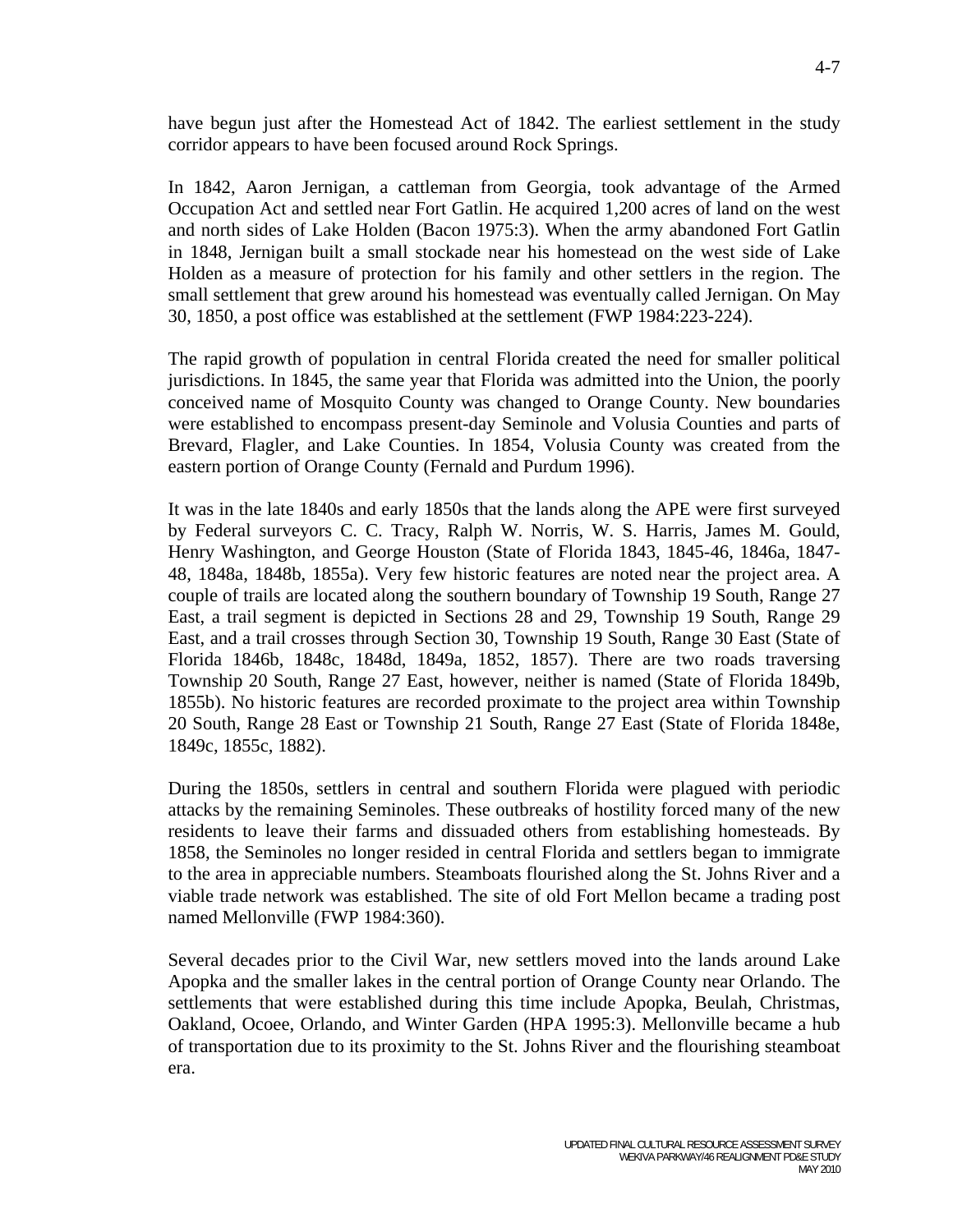#### **4.3 Civil War and Post-War Period (1860–1898)**

With the beginning of the Civil War, cattle were needed to help feed the Confederate Army. Herds from as far south as central Florida were driven to railheads near the Georgia border. However, cattle ranchers discovered they could sell their herds in Cuba for a greater profit and began dealing with blockade-runners. The Union attempted to stop all shipping from Florida ports, but blockade-runners were too abundant. Cattle ranchers from all over Florida drove their cattle to Punta Rassa to be shipped to Cuba for payment in Spanish gold. Jacob Summerlin, a successful cattle rancher from the Fort Meade area, gave up his contract with the Confederate government to supply cattle and in 1863 teamed up with James McKay from the Tampa area. McKay, a successful and daring blockade-runner, supplied the schooners and Summerlin the cattle. It is not known how many cattle were shipped from the port during the Civil War. However, after the war as cattle continued to be shipped, it is reported that in the decade between 1870 and 1879, more than 165,000 head were shipped (Grismer 1949).

Following the Civil War, the Homestead Acts of 1866 and 1876 provided additional incentive for settlers to come to the area. The Act of 1866 gave Union-loyal African-Americans and southerners the opportunity to receive 80-acre tracts in Florida and the other four public land states. Former Confederates, however, were ineligible to receive homesteads until the Act of 1876 (Tebeau 1980:266, 294).

The post-war economic conditions of much of the rest of the south contributed to changes in the economy of the Tampa Bay area and communities to the south along the Gulf Coast. An influx of poor farmers coinciding with the southward movement of cattle ranches made the economic stability of the area dependent upon reliable sources of overland freight transport. Beginning about 1870, many settlers began to buy the land on which they had homesteaded for so many years in anticipation of the coming railroad (Hetherington 1980:86).

In the 1880s, interest in the resources of Florida increased due in large part to people like Hamilton Disston and Henry B. Plant. By 1881, the State of Florida faced a financial crisis involving a title to public lands. On the eve of the Civil War, land had been pledged by the Internal Improvement Fund to underwrite railroad bonds. After the War, when the railroads failed, the land reverted to the State. Almost \$1 million was needed by the state to pay off the principal and accumulated interest on the debt, thereby giving clear title.

Hamilton Disston, son of a wealthy Philadelphia industrialist, contracted with the State of Florida in two large land deals: the Disston Drainage Contract and the Disston Land Purchase. The Drainage Contract was an agreement between Disston and the State in which Disston and his associates agreed to drain and reclaim all overflow lands south of present-day Orlando and east of the Peace River in exchange for one-half the acreage that could be reclaimed and made fit for cultivation. They agreed to purchase Internal Improvement Fund Lands at \$0.25 an acre to satisfy the indebtedness of the fund. A contract was signed on June 1, 1881 for the sale of 4,000,000 acres for the sum of \$1 million, the estimated debt owed by the Improvement Fund.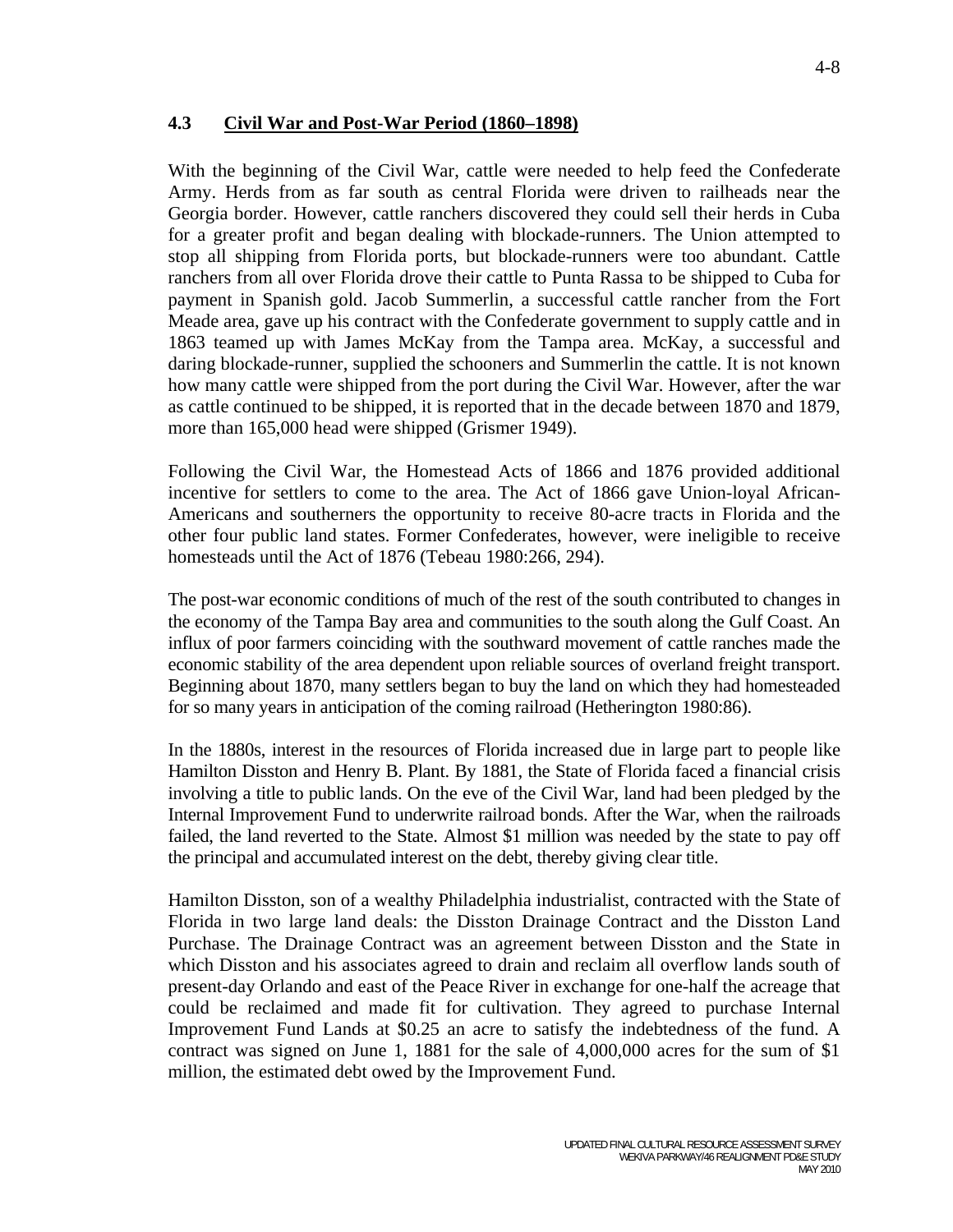During 1881 and 1882, channels were dug between the lake systems to the north and the Kissimmee River (Tebeau 1980:279). The Atlantic and Gulf Coast Canal and Okeechobee Land Company was responsible for opening up Lake Okeechobee to the Gulf of Mexico by dredging a channel to the Caloosahatchee River. Disston and his associates received 1,652,711 acres of land under the Drainage Contract, although they probably never permanently drained more than 50,000 acres (Tebeau 1980:280). Drainage operations began and the Florida Land and Improvement Company and Kissimmee Land Company were formed to help fulfill the drainage contract (Hetherington 1980:6).

Disston changed Florida from a wilderness of swamps, heat, and mosquitoes into an area ripe for investment. This enabled Henry B. Plant to move forward with his plans to open the west coast of Florida with a railroad-steamship operation called the Jacksonville, Tampa & Key West Railway. Through the Plant Investment Company, he bought up defunct rail lines such as the Silver Springs, Ocala & Gulf Railroad, Florida Transit and Peninsular Railroad, South Florida Railroad, and Florida Southern Railroad to establish his operation (Harner 1973:18-23; Mann 1983:68). In 1902, Henry Plant sold all of his Florida holdings to the Atlantic Coast Line, which would become the backbone of the southeast (Mann 1983:68).

However, many Florida residents were not very happy with the Disston Drainage Contract. They resented the \$0.25 per acre price Disston paid under the land contract, as they were required to pay \$1.25 per acre under the terms of the Homestead Act of 1876. Claims also were made that Disston was receiving title to lands that were not swamplands or wetlands (Tebeau 1980:278). Many residents bought up the higher, better-drained parcels of land for speculation, knowing that the surrounding wetlands and flatwoods would be deeded to Disston under the Land Purchase contract. Many hoped that their more desirable land purchases would increase in value.

Private land claims between 1881 and 1883 were probably squatters acquiring the land on which they lived prior to the land transfers under the Disston Land Purchase contract. The flurry of land transfers recorded in the early 1880s was mainly the result of two factors: large influxes of people as a result of the railroads, and the widespread unpopularity of the Disston Land Purchase and Drainage Contracts.

In the early 1880s, railroads made the previously isolated area of central Florida accessible to tourists and prospective settlers. Many communities located in present-day Orange, Seminole, and Lake Counties began as "whistle stops" on the numerous rail lines constructed during the last two decades of the nineteenth century. Tables 4.1 through 4.7 list the original property owners of the lands along the Wekiva Parkway alignments (State of Florida n.d.-a:62; n.d.-b:208-210, 212-213; n.d.-c:239, 241-242, 244-245, 247, 249-250; n.d.-d:140-142).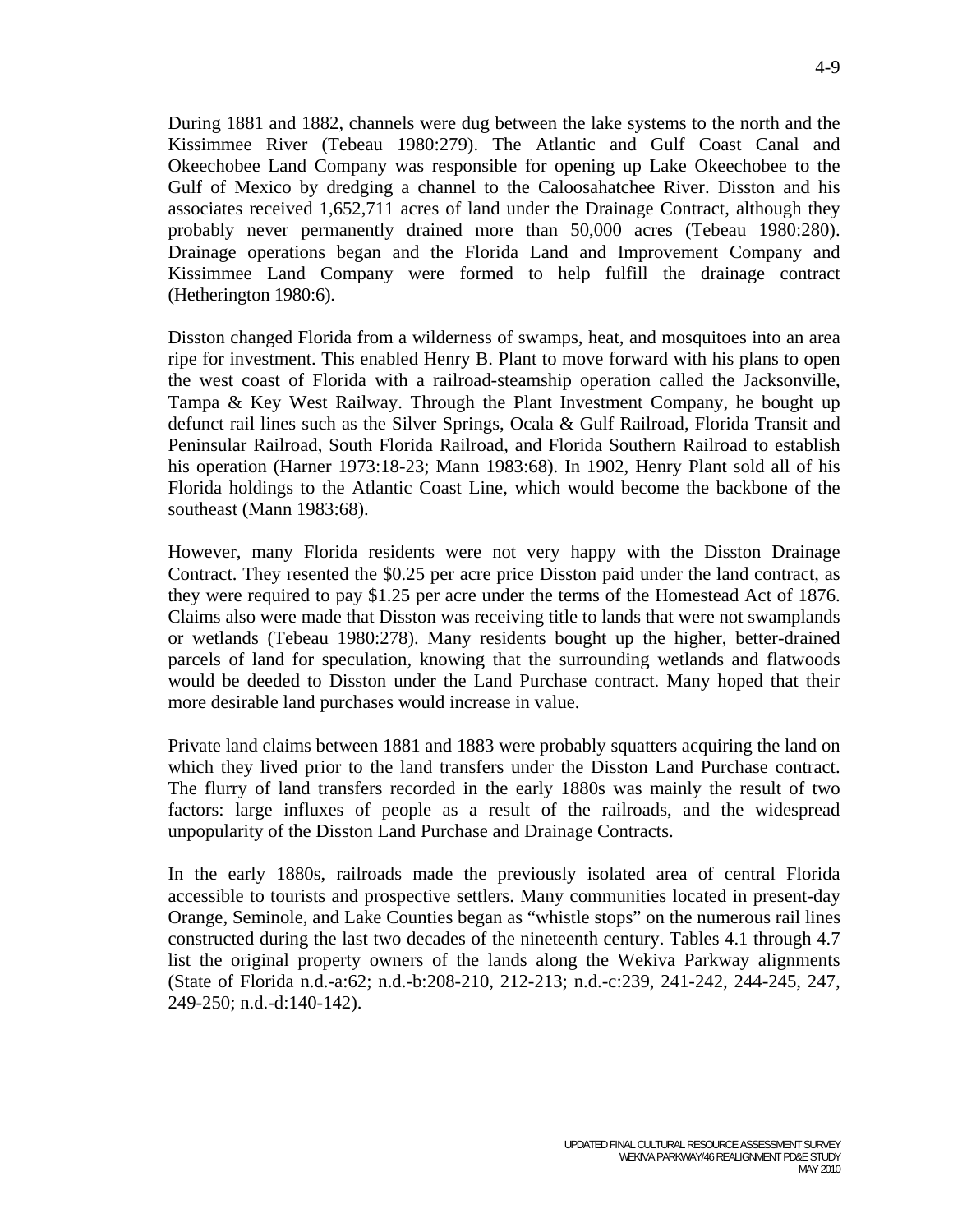| Owner<br>Location<br><b>Portion Owned</b><br><b>Date of Deed</b><br>Section 26<br>Sarah Williams<br>November 20, 1875<br>NE 1/4 of NE 1/4<br>Jacksonville, Tampa, and Key<br>February 15, 1889<br>SE 1/4 of NE 1/4<br>West Railway Co.<br>Mary MacDonald<br>NW 1/4 of NE 1/4<br>February 25, 1876<br>SW 1/4 of NE 1/4<br>Jacksonville, Tampa, and Key<br>February 15, 1889<br>West Railway Co.<br>NW 1/4<br>Abram Johnson<br>August 19, 1893<br>NE 1/4 of SE 1/4<br>February 15, 1889<br>Jacksonville, Tampa, and Key<br>West Railway Co.<br>SE 1/4 of SE 1/4<br>December 15, 1882<br>Daniel Williams<br>W 1/2 of SE 1/4<br>August 13, 1883<br>W. P. Butts<br>October 1, 1885<br>SW 1/4<br>William Clark<br>N 1/2 of NE 1/4<br>Section 27<br>John Bronson<br>June 21, 1889<br>S 1/2 of NE 1/4<br>John L. Page<br>July 21, 1879<br>J.W. Taft and James Family<br>December 20, 1882<br>NW 1/4<br>N 1/2 of SE 1/4<br><b>Albert Donnilly</b><br>May 6, 1889<br>December 10, 1885<br>SE 1/4 of SE 1/4<br>Alfred Woodcock<br>William Somerville<br>SW 1/4 of SE 1/4<br>April 10, 1882<br>NE 1/4 of SW 1/4<br>Robert W. Pierce<br>June 30, 1884<br>SE 1/4 of SW 1/4<br>William Somerville<br>April 10, 1882<br>Robert W. Pierce<br>June 30, 1884<br>W $\frac{1}{2}$ of SW $\frac{1}{4}$<br>Section 33<br>NE 1/4 of NE 1/4<br>Charles W. Rantone<br>April 4, 1877<br>Volney Leonard<br>July 25, 1876<br>NW 1/4 of NE 1/4<br>S 1/2 of NE 1/4<br>June 30, 1884<br>NE 1/4 of NW 1/4<br>Robert Harberton<br>September 25, 1882<br><b>Augustus Swanson</b><br>NW 1/4 of NW 1/4<br>William Wicking<br>S 1/2 of NW 1/4<br>February 13, 1884<br>Robert Harberton<br>N $\frac{1}{2}$ of SE $\frac{1}{4}$<br>June 30, 1884<br>SE 1/4 of SE 1/4<br><b>Charles Fowler</b><br>October 20, 1883<br>SW 1/4 of SE 1/4<br><b>Charles Fowler</b><br>October 20, 1883<br>NE 1/4 of SW 1/4<br>Emma Townsend<br>March 22, 1876<br>Aaron H. Cook<br>NW 1/4 of SW 1/4<br>January 15, 1883<br>SE 1/4 of SW 1/4<br>Aaron H. Cook<br>January 15, 1883<br>SW 1/4 of SW 1/4<br>Emma Townsend<br>March 22, 1876<br>N 1/2 of NE 1/4<br><b>Melton Simpson</b><br>June 30, 1883<br>Section 34<br>$S\frac{1}{2}$ of NE $\frac{1}{4}$<br>Alfred Woodcock<br>December 10, 1885<br>NE 1/4 of NW 1/4<br><b>Charles Rantoul</b><br>September 25, 1882<br>NW 1/4 of NW 1/4<br>Alfred Woodcock<br>December 10, 1885<br>$S\frac{1}{2}$ of NW $\frac{1}{4}$<br>Mary MacDonald<br>April 8, 1876<br>SE 1/4<br><b>Charles Rantoul</b><br>September 25, 1882<br>SW 1/4<br>Nathaniel Lawyer<br>February 13, 1884<br>N $\frac{1}{2}$ of NE $\frac{1}{4}$<br>C.C. Codrington<br>February 10, 1883<br>Section 35<br>S 1/2 of NE 1/4<br><b>William Butts</b><br>August 13, 1885<br>NW 1/4<br><b>Calvin Butts</b><br>June 30, 1884<br>$SE\frac{1}{4}$<br>John Craig Young<br>March 10, 1886<br>$SW\frac{1}{4}$<br>Ludwig Johnson<br>March 10, 1886<br>SW 1/4 of SW 1/4<br>John Hartnett<br>January 18, 1888<br>Section 36<br><b>NE</b> 1/4<br>Alvin Lawyer<br>April 30, 1883<br>N 1/2 of NW 1/4<br>Francis Raymond<br>October 11, 1884 | <b>Township 19 South, Range 27 East</b> |  |  |  |
|----------------------------------------------------------------------------------------------------------------------------------------------------------------------------------------------------------------------------------------------------------------------------------------------------------------------------------------------------------------------------------------------------------------------------------------------------------------------------------------------------------------------------------------------------------------------------------------------------------------------------------------------------------------------------------------------------------------------------------------------------------------------------------------------------------------------------------------------------------------------------------------------------------------------------------------------------------------------------------------------------------------------------------------------------------------------------------------------------------------------------------------------------------------------------------------------------------------------------------------------------------------------------------------------------------------------------------------------------------------------------------------------------------------------------------------------------------------------------------------------------------------------------------------------------------------------------------------------------------------------------------------------------------------------------------------------------------------------------------------------------------------------------------------------------------------------------------------------------------------------------------------------------------------------------------------------------------------------------------------------------------------------------------------------------------------------------------------------------------------------------------------------------------------------------------------------------------------------------------------------------------------------------------------------------------------------------------------------------------------------------------------------------------------------------------------------------------------------------------------------------------------------------------------------------------------------------------------------------------------------------------------------------------------------------------------------------------------------------------------------------------------------------------------------------------------------------------------------------------------------------------------------------------------------------------------------------------------------------------------------------------------------------------------------------------------------------|-----------------------------------------|--|--|--|
|                                                                                                                                                                                                                                                                                                                                                                                                                                                                                                                                                                                                                                                                                                                                                                                                                                                                                                                                                                                                                                                                                                                                                                                                                                                                                                                                                                                                                                                                                                                                                                                                                                                                                                                                                                                                                                                                                                                                                                                                                                                                                                                                                                                                                                                                                                                                                                                                                                                                                                                                                                                                                                                                                                                                                                                                                                                                                                                                                                                                                                                                            |                                         |  |  |  |
|                                                                                                                                                                                                                                                                                                                                                                                                                                                                                                                                                                                                                                                                                                                                                                                                                                                                                                                                                                                                                                                                                                                                                                                                                                                                                                                                                                                                                                                                                                                                                                                                                                                                                                                                                                                                                                                                                                                                                                                                                                                                                                                                                                                                                                                                                                                                                                                                                                                                                                                                                                                                                                                                                                                                                                                                                                                                                                                                                                                                                                                                            |                                         |  |  |  |
|                                                                                                                                                                                                                                                                                                                                                                                                                                                                                                                                                                                                                                                                                                                                                                                                                                                                                                                                                                                                                                                                                                                                                                                                                                                                                                                                                                                                                                                                                                                                                                                                                                                                                                                                                                                                                                                                                                                                                                                                                                                                                                                                                                                                                                                                                                                                                                                                                                                                                                                                                                                                                                                                                                                                                                                                                                                                                                                                                                                                                                                                            |                                         |  |  |  |
|                                                                                                                                                                                                                                                                                                                                                                                                                                                                                                                                                                                                                                                                                                                                                                                                                                                                                                                                                                                                                                                                                                                                                                                                                                                                                                                                                                                                                                                                                                                                                                                                                                                                                                                                                                                                                                                                                                                                                                                                                                                                                                                                                                                                                                                                                                                                                                                                                                                                                                                                                                                                                                                                                                                                                                                                                                                                                                                                                                                                                                                                            |                                         |  |  |  |
|                                                                                                                                                                                                                                                                                                                                                                                                                                                                                                                                                                                                                                                                                                                                                                                                                                                                                                                                                                                                                                                                                                                                                                                                                                                                                                                                                                                                                                                                                                                                                                                                                                                                                                                                                                                                                                                                                                                                                                                                                                                                                                                                                                                                                                                                                                                                                                                                                                                                                                                                                                                                                                                                                                                                                                                                                                                                                                                                                                                                                                                                            |                                         |  |  |  |
|                                                                                                                                                                                                                                                                                                                                                                                                                                                                                                                                                                                                                                                                                                                                                                                                                                                                                                                                                                                                                                                                                                                                                                                                                                                                                                                                                                                                                                                                                                                                                                                                                                                                                                                                                                                                                                                                                                                                                                                                                                                                                                                                                                                                                                                                                                                                                                                                                                                                                                                                                                                                                                                                                                                                                                                                                                                                                                                                                                                                                                                                            |                                         |  |  |  |
|                                                                                                                                                                                                                                                                                                                                                                                                                                                                                                                                                                                                                                                                                                                                                                                                                                                                                                                                                                                                                                                                                                                                                                                                                                                                                                                                                                                                                                                                                                                                                                                                                                                                                                                                                                                                                                                                                                                                                                                                                                                                                                                                                                                                                                                                                                                                                                                                                                                                                                                                                                                                                                                                                                                                                                                                                                                                                                                                                                                                                                                                            |                                         |  |  |  |
|                                                                                                                                                                                                                                                                                                                                                                                                                                                                                                                                                                                                                                                                                                                                                                                                                                                                                                                                                                                                                                                                                                                                                                                                                                                                                                                                                                                                                                                                                                                                                                                                                                                                                                                                                                                                                                                                                                                                                                                                                                                                                                                                                                                                                                                                                                                                                                                                                                                                                                                                                                                                                                                                                                                                                                                                                                                                                                                                                                                                                                                                            |                                         |  |  |  |
|                                                                                                                                                                                                                                                                                                                                                                                                                                                                                                                                                                                                                                                                                                                                                                                                                                                                                                                                                                                                                                                                                                                                                                                                                                                                                                                                                                                                                                                                                                                                                                                                                                                                                                                                                                                                                                                                                                                                                                                                                                                                                                                                                                                                                                                                                                                                                                                                                                                                                                                                                                                                                                                                                                                                                                                                                                                                                                                                                                                                                                                                            |                                         |  |  |  |
|                                                                                                                                                                                                                                                                                                                                                                                                                                                                                                                                                                                                                                                                                                                                                                                                                                                                                                                                                                                                                                                                                                                                                                                                                                                                                                                                                                                                                                                                                                                                                                                                                                                                                                                                                                                                                                                                                                                                                                                                                                                                                                                                                                                                                                                                                                                                                                                                                                                                                                                                                                                                                                                                                                                                                                                                                                                                                                                                                                                                                                                                            |                                         |  |  |  |
|                                                                                                                                                                                                                                                                                                                                                                                                                                                                                                                                                                                                                                                                                                                                                                                                                                                                                                                                                                                                                                                                                                                                                                                                                                                                                                                                                                                                                                                                                                                                                                                                                                                                                                                                                                                                                                                                                                                                                                                                                                                                                                                                                                                                                                                                                                                                                                                                                                                                                                                                                                                                                                                                                                                                                                                                                                                                                                                                                                                                                                                                            |                                         |  |  |  |
|                                                                                                                                                                                                                                                                                                                                                                                                                                                                                                                                                                                                                                                                                                                                                                                                                                                                                                                                                                                                                                                                                                                                                                                                                                                                                                                                                                                                                                                                                                                                                                                                                                                                                                                                                                                                                                                                                                                                                                                                                                                                                                                                                                                                                                                                                                                                                                                                                                                                                                                                                                                                                                                                                                                                                                                                                                                                                                                                                                                                                                                                            |                                         |  |  |  |
|                                                                                                                                                                                                                                                                                                                                                                                                                                                                                                                                                                                                                                                                                                                                                                                                                                                                                                                                                                                                                                                                                                                                                                                                                                                                                                                                                                                                                                                                                                                                                                                                                                                                                                                                                                                                                                                                                                                                                                                                                                                                                                                                                                                                                                                                                                                                                                                                                                                                                                                                                                                                                                                                                                                                                                                                                                                                                                                                                                                                                                                                            |                                         |  |  |  |
|                                                                                                                                                                                                                                                                                                                                                                                                                                                                                                                                                                                                                                                                                                                                                                                                                                                                                                                                                                                                                                                                                                                                                                                                                                                                                                                                                                                                                                                                                                                                                                                                                                                                                                                                                                                                                                                                                                                                                                                                                                                                                                                                                                                                                                                                                                                                                                                                                                                                                                                                                                                                                                                                                                                                                                                                                                                                                                                                                                                                                                                                            |                                         |  |  |  |
|                                                                                                                                                                                                                                                                                                                                                                                                                                                                                                                                                                                                                                                                                                                                                                                                                                                                                                                                                                                                                                                                                                                                                                                                                                                                                                                                                                                                                                                                                                                                                                                                                                                                                                                                                                                                                                                                                                                                                                                                                                                                                                                                                                                                                                                                                                                                                                                                                                                                                                                                                                                                                                                                                                                                                                                                                                                                                                                                                                                                                                                                            |                                         |  |  |  |
|                                                                                                                                                                                                                                                                                                                                                                                                                                                                                                                                                                                                                                                                                                                                                                                                                                                                                                                                                                                                                                                                                                                                                                                                                                                                                                                                                                                                                                                                                                                                                                                                                                                                                                                                                                                                                                                                                                                                                                                                                                                                                                                                                                                                                                                                                                                                                                                                                                                                                                                                                                                                                                                                                                                                                                                                                                                                                                                                                                                                                                                                            |                                         |  |  |  |
|                                                                                                                                                                                                                                                                                                                                                                                                                                                                                                                                                                                                                                                                                                                                                                                                                                                                                                                                                                                                                                                                                                                                                                                                                                                                                                                                                                                                                                                                                                                                                                                                                                                                                                                                                                                                                                                                                                                                                                                                                                                                                                                                                                                                                                                                                                                                                                                                                                                                                                                                                                                                                                                                                                                                                                                                                                                                                                                                                                                                                                                                            |                                         |  |  |  |
|                                                                                                                                                                                                                                                                                                                                                                                                                                                                                                                                                                                                                                                                                                                                                                                                                                                                                                                                                                                                                                                                                                                                                                                                                                                                                                                                                                                                                                                                                                                                                                                                                                                                                                                                                                                                                                                                                                                                                                                                                                                                                                                                                                                                                                                                                                                                                                                                                                                                                                                                                                                                                                                                                                                                                                                                                                                                                                                                                                                                                                                                            |                                         |  |  |  |
|                                                                                                                                                                                                                                                                                                                                                                                                                                                                                                                                                                                                                                                                                                                                                                                                                                                                                                                                                                                                                                                                                                                                                                                                                                                                                                                                                                                                                                                                                                                                                                                                                                                                                                                                                                                                                                                                                                                                                                                                                                                                                                                                                                                                                                                                                                                                                                                                                                                                                                                                                                                                                                                                                                                                                                                                                                                                                                                                                                                                                                                                            |                                         |  |  |  |
|                                                                                                                                                                                                                                                                                                                                                                                                                                                                                                                                                                                                                                                                                                                                                                                                                                                                                                                                                                                                                                                                                                                                                                                                                                                                                                                                                                                                                                                                                                                                                                                                                                                                                                                                                                                                                                                                                                                                                                                                                                                                                                                                                                                                                                                                                                                                                                                                                                                                                                                                                                                                                                                                                                                                                                                                                                                                                                                                                                                                                                                                            |                                         |  |  |  |
|                                                                                                                                                                                                                                                                                                                                                                                                                                                                                                                                                                                                                                                                                                                                                                                                                                                                                                                                                                                                                                                                                                                                                                                                                                                                                                                                                                                                                                                                                                                                                                                                                                                                                                                                                                                                                                                                                                                                                                                                                                                                                                                                                                                                                                                                                                                                                                                                                                                                                                                                                                                                                                                                                                                                                                                                                                                                                                                                                                                                                                                                            |                                         |  |  |  |
|                                                                                                                                                                                                                                                                                                                                                                                                                                                                                                                                                                                                                                                                                                                                                                                                                                                                                                                                                                                                                                                                                                                                                                                                                                                                                                                                                                                                                                                                                                                                                                                                                                                                                                                                                                                                                                                                                                                                                                                                                                                                                                                                                                                                                                                                                                                                                                                                                                                                                                                                                                                                                                                                                                                                                                                                                                                                                                                                                                                                                                                                            |                                         |  |  |  |
|                                                                                                                                                                                                                                                                                                                                                                                                                                                                                                                                                                                                                                                                                                                                                                                                                                                                                                                                                                                                                                                                                                                                                                                                                                                                                                                                                                                                                                                                                                                                                                                                                                                                                                                                                                                                                                                                                                                                                                                                                                                                                                                                                                                                                                                                                                                                                                                                                                                                                                                                                                                                                                                                                                                                                                                                                                                                                                                                                                                                                                                                            |                                         |  |  |  |
|                                                                                                                                                                                                                                                                                                                                                                                                                                                                                                                                                                                                                                                                                                                                                                                                                                                                                                                                                                                                                                                                                                                                                                                                                                                                                                                                                                                                                                                                                                                                                                                                                                                                                                                                                                                                                                                                                                                                                                                                                                                                                                                                                                                                                                                                                                                                                                                                                                                                                                                                                                                                                                                                                                                                                                                                                                                                                                                                                                                                                                                                            |                                         |  |  |  |
|                                                                                                                                                                                                                                                                                                                                                                                                                                                                                                                                                                                                                                                                                                                                                                                                                                                                                                                                                                                                                                                                                                                                                                                                                                                                                                                                                                                                                                                                                                                                                                                                                                                                                                                                                                                                                                                                                                                                                                                                                                                                                                                                                                                                                                                                                                                                                                                                                                                                                                                                                                                                                                                                                                                                                                                                                                                                                                                                                                                                                                                                            |                                         |  |  |  |
|                                                                                                                                                                                                                                                                                                                                                                                                                                                                                                                                                                                                                                                                                                                                                                                                                                                                                                                                                                                                                                                                                                                                                                                                                                                                                                                                                                                                                                                                                                                                                                                                                                                                                                                                                                                                                                                                                                                                                                                                                                                                                                                                                                                                                                                                                                                                                                                                                                                                                                                                                                                                                                                                                                                                                                                                                                                                                                                                                                                                                                                                            |                                         |  |  |  |
|                                                                                                                                                                                                                                                                                                                                                                                                                                                                                                                                                                                                                                                                                                                                                                                                                                                                                                                                                                                                                                                                                                                                                                                                                                                                                                                                                                                                                                                                                                                                                                                                                                                                                                                                                                                                                                                                                                                                                                                                                                                                                                                                                                                                                                                                                                                                                                                                                                                                                                                                                                                                                                                                                                                                                                                                                                                                                                                                                                                                                                                                            |                                         |  |  |  |
|                                                                                                                                                                                                                                                                                                                                                                                                                                                                                                                                                                                                                                                                                                                                                                                                                                                                                                                                                                                                                                                                                                                                                                                                                                                                                                                                                                                                                                                                                                                                                                                                                                                                                                                                                                                                                                                                                                                                                                                                                                                                                                                                                                                                                                                                                                                                                                                                                                                                                                                                                                                                                                                                                                                                                                                                                                                                                                                                                                                                                                                                            |                                         |  |  |  |
|                                                                                                                                                                                                                                                                                                                                                                                                                                                                                                                                                                                                                                                                                                                                                                                                                                                                                                                                                                                                                                                                                                                                                                                                                                                                                                                                                                                                                                                                                                                                                                                                                                                                                                                                                                                                                                                                                                                                                                                                                                                                                                                                                                                                                                                                                                                                                                                                                                                                                                                                                                                                                                                                                                                                                                                                                                                                                                                                                                                                                                                                            |                                         |  |  |  |
|                                                                                                                                                                                                                                                                                                                                                                                                                                                                                                                                                                                                                                                                                                                                                                                                                                                                                                                                                                                                                                                                                                                                                                                                                                                                                                                                                                                                                                                                                                                                                                                                                                                                                                                                                                                                                                                                                                                                                                                                                                                                                                                                                                                                                                                                                                                                                                                                                                                                                                                                                                                                                                                                                                                                                                                                                                                                                                                                                                                                                                                                            |                                         |  |  |  |
|                                                                                                                                                                                                                                                                                                                                                                                                                                                                                                                                                                                                                                                                                                                                                                                                                                                                                                                                                                                                                                                                                                                                                                                                                                                                                                                                                                                                                                                                                                                                                                                                                                                                                                                                                                                                                                                                                                                                                                                                                                                                                                                                                                                                                                                                                                                                                                                                                                                                                                                                                                                                                                                                                                                                                                                                                                                                                                                                                                                                                                                                            |                                         |  |  |  |
|                                                                                                                                                                                                                                                                                                                                                                                                                                                                                                                                                                                                                                                                                                                                                                                                                                                                                                                                                                                                                                                                                                                                                                                                                                                                                                                                                                                                                                                                                                                                                                                                                                                                                                                                                                                                                                                                                                                                                                                                                                                                                                                                                                                                                                                                                                                                                                                                                                                                                                                                                                                                                                                                                                                                                                                                                                                                                                                                                                                                                                                                            |                                         |  |  |  |
|                                                                                                                                                                                                                                                                                                                                                                                                                                                                                                                                                                                                                                                                                                                                                                                                                                                                                                                                                                                                                                                                                                                                                                                                                                                                                                                                                                                                                                                                                                                                                                                                                                                                                                                                                                                                                                                                                                                                                                                                                                                                                                                                                                                                                                                                                                                                                                                                                                                                                                                                                                                                                                                                                                                                                                                                                                                                                                                                                                                                                                                                            |                                         |  |  |  |
|                                                                                                                                                                                                                                                                                                                                                                                                                                                                                                                                                                                                                                                                                                                                                                                                                                                                                                                                                                                                                                                                                                                                                                                                                                                                                                                                                                                                                                                                                                                                                                                                                                                                                                                                                                                                                                                                                                                                                                                                                                                                                                                                                                                                                                                                                                                                                                                                                                                                                                                                                                                                                                                                                                                                                                                                                                                                                                                                                                                                                                                                            |                                         |  |  |  |
|                                                                                                                                                                                                                                                                                                                                                                                                                                                                                                                                                                                                                                                                                                                                                                                                                                                                                                                                                                                                                                                                                                                                                                                                                                                                                                                                                                                                                                                                                                                                                                                                                                                                                                                                                                                                                                                                                                                                                                                                                                                                                                                                                                                                                                                                                                                                                                                                                                                                                                                                                                                                                                                                                                                                                                                                                                                                                                                                                                                                                                                                            |                                         |  |  |  |
|                                                                                                                                                                                                                                                                                                                                                                                                                                                                                                                                                                                                                                                                                                                                                                                                                                                                                                                                                                                                                                                                                                                                                                                                                                                                                                                                                                                                                                                                                                                                                                                                                                                                                                                                                                                                                                                                                                                                                                                                                                                                                                                                                                                                                                                                                                                                                                                                                                                                                                                                                                                                                                                                                                                                                                                                                                                                                                                                                                                                                                                                            |                                         |  |  |  |
|                                                                                                                                                                                                                                                                                                                                                                                                                                                                                                                                                                                                                                                                                                                                                                                                                                                                                                                                                                                                                                                                                                                                                                                                                                                                                                                                                                                                                                                                                                                                                                                                                                                                                                                                                                                                                                                                                                                                                                                                                                                                                                                                                                                                                                                                                                                                                                                                                                                                                                                                                                                                                                                                                                                                                                                                                                                                                                                                                                                                                                                                            |                                         |  |  |  |
|                                                                                                                                                                                                                                                                                                                                                                                                                                                                                                                                                                                                                                                                                                                                                                                                                                                                                                                                                                                                                                                                                                                                                                                                                                                                                                                                                                                                                                                                                                                                                                                                                                                                                                                                                                                                                                                                                                                                                                                                                                                                                                                                                                                                                                                                                                                                                                                                                                                                                                                                                                                                                                                                                                                                                                                                                                                                                                                                                                                                                                                                            |                                         |  |  |  |
|                                                                                                                                                                                                                                                                                                                                                                                                                                                                                                                                                                                                                                                                                                                                                                                                                                                                                                                                                                                                                                                                                                                                                                                                                                                                                                                                                                                                                                                                                                                                                                                                                                                                                                                                                                                                                                                                                                                                                                                                                                                                                                                                                                                                                                                                                                                                                                                                                                                                                                                                                                                                                                                                                                                                                                                                                                                                                                                                                                                                                                                                            |                                         |  |  |  |
|                                                                                                                                                                                                                                                                                                                                                                                                                                                                                                                                                                                                                                                                                                                                                                                                                                                                                                                                                                                                                                                                                                                                                                                                                                                                                                                                                                                                                                                                                                                                                                                                                                                                                                                                                                                                                                                                                                                                                                                                                                                                                                                                                                                                                                                                                                                                                                                                                                                                                                                                                                                                                                                                                                                                                                                                                                                                                                                                                                                                                                                                            |                                         |  |  |  |
|                                                                                                                                                                                                                                                                                                                                                                                                                                                                                                                                                                                                                                                                                                                                                                                                                                                                                                                                                                                                                                                                                                                                                                                                                                                                                                                                                                                                                                                                                                                                                                                                                                                                                                                                                                                                                                                                                                                                                                                                                                                                                                                                                                                                                                                                                                                                                                                                                                                                                                                                                                                                                                                                                                                                                                                                                                                                                                                                                                                                                                                                            |                                         |  |  |  |
|                                                                                                                                                                                                                                                                                                                                                                                                                                                                                                                                                                                                                                                                                                                                                                                                                                                                                                                                                                                                                                                                                                                                                                                                                                                                                                                                                                                                                                                                                                                                                                                                                                                                                                                                                                                                                                                                                                                                                                                                                                                                                                                                                                                                                                                                                                                                                                                                                                                                                                                                                                                                                                                                                                                                                                                                                                                                                                                                                                                                                                                                            |                                         |  |  |  |
|                                                                                                                                                                                                                                                                                                                                                                                                                                                                                                                                                                                                                                                                                                                                                                                                                                                                                                                                                                                                                                                                                                                                                                                                                                                                                                                                                                                                                                                                                                                                                                                                                                                                                                                                                                                                                                                                                                                                                                                                                                                                                                                                                                                                                                                                                                                                                                                                                                                                                                                                                                                                                                                                                                                                                                                                                                                                                                                                                                                                                                                                            |                                         |  |  |  |
|                                                                                                                                                                                                                                                                                                                                                                                                                                                                                                                                                                                                                                                                                                                                                                                                                                                                                                                                                                                                                                                                                                                                                                                                                                                                                                                                                                                                                                                                                                                                                                                                                                                                                                                                                                                                                                                                                                                                                                                                                                                                                                                                                                                                                                                                                                                                                                                                                                                                                                                                                                                                                                                                                                                                                                                                                                                                                                                                                                                                                                                                            |                                         |  |  |  |
|                                                                                                                                                                                                                                                                                                                                                                                                                                                                                                                                                                                                                                                                                                                                                                                                                                                                                                                                                                                                                                                                                                                                                                                                                                                                                                                                                                                                                                                                                                                                                                                                                                                                                                                                                                                                                                                                                                                                                                                                                                                                                                                                                                                                                                                                                                                                                                                                                                                                                                                                                                                                                                                                                                                                                                                                                                                                                                                                                                                                                                                                            |                                         |  |  |  |
|                                                                                                                                                                                                                                                                                                                                                                                                                                                                                                                                                                                                                                                                                                                                                                                                                                                                                                                                                                                                                                                                                                                                                                                                                                                                                                                                                                                                                                                                                                                                                                                                                                                                                                                                                                                                                                                                                                                                                                                                                                                                                                                                                                                                                                                                                                                                                                                                                                                                                                                                                                                                                                                                                                                                                                                                                                                                                                                                                                                                                                                                            |                                         |  |  |  |
|                                                                                                                                                                                                                                                                                                                                                                                                                                                                                                                                                                                                                                                                                                                                                                                                                                                                                                                                                                                                                                                                                                                                                                                                                                                                                                                                                                                                                                                                                                                                                                                                                                                                                                                                                                                                                                                                                                                                                                                                                                                                                                                                                                                                                                                                                                                                                                                                                                                                                                                                                                                                                                                                                                                                                                                                                                                                                                                                                                                                                                                                            |                                         |  |  |  |
|                                                                                                                                                                                                                                                                                                                                                                                                                                                                                                                                                                                                                                                                                                                                                                                                                                                                                                                                                                                                                                                                                                                                                                                                                                                                                                                                                                                                                                                                                                                                                                                                                                                                                                                                                                                                                                                                                                                                                                                                                                                                                                                                                                                                                                                                                                                                                                                                                                                                                                                                                                                                                                                                                                                                                                                                                                                                                                                                                                                                                                                                            |                                         |  |  |  |
|                                                                                                                                                                                                                                                                                                                                                                                                                                                                                                                                                                                                                                                                                                                                                                                                                                                                                                                                                                                                                                                                                                                                                                                                                                                                                                                                                                                                                                                                                                                                                                                                                                                                                                                                                                                                                                                                                                                                                                                                                                                                                                                                                                                                                                                                                                                                                                                                                                                                                                                                                                                                                                                                                                                                                                                                                                                                                                                                                                                                                                                                            |                                         |  |  |  |

**Table 4.1.** Property owners in Township 19 South, Range 27 East.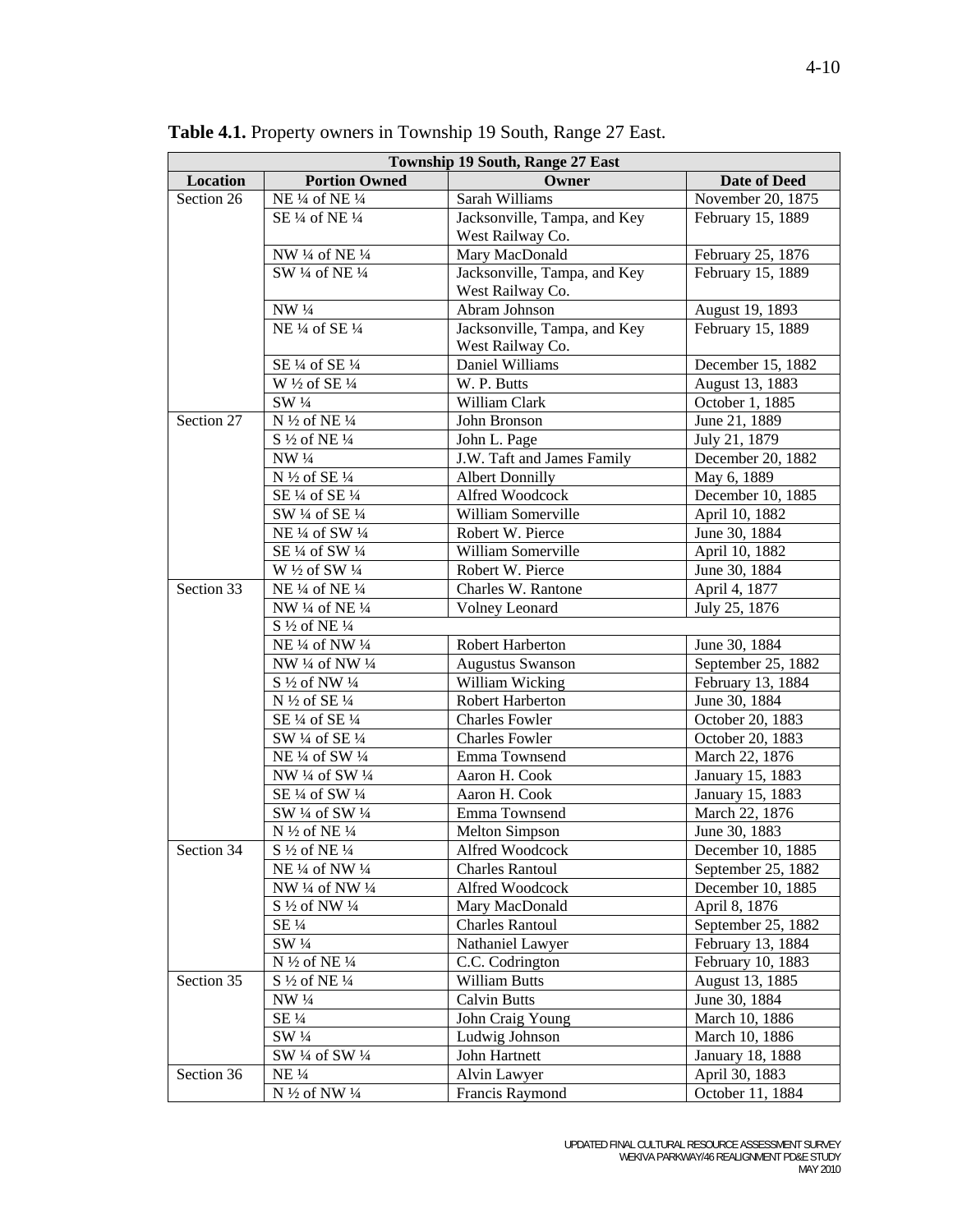| <b>Township 19 South, Range 27 East</b> |                                      |                              |                     |
|-----------------------------------------|--------------------------------------|------------------------------|---------------------|
| Location                                | <b>Portion Owned</b>                 | Owner                        | <b>Date of Deed</b> |
|                                         | $S\frac{1}{2}$ of NW $\frac{1}{4}$   | George Stevens               | February 13, 1884   |
|                                         | N $\frac{1}{2}$ of SE $\frac{1}{4}$  | <b>Calvin Butts</b>          | August 1, 1883      |
|                                         | $S\frac{1}{2}$ of SE $\frac{1}{4}$   | <b>Frank Reeve</b>           | October 5, 1883     |
|                                         | N $\frac{1}{2}$ of SW $\frac{1}{4}$  | Jacksonville, Tampa, and Key | February 15, 1889   |
|                                         |                                      | West Railway Co.             |                     |
|                                         | SE $\frac{1}{4}$ of SW $\frac{1}{4}$ | <b>Calvin Butts</b>          | August 1, 1883      |
|                                         | SE 1/4 of SW 1/4                     | William Stauffer             | July 12, 1927       |

# **Table 4.2.** Property owners in Township 19 South, Range 28 East.

| <b>Township 19 South, Range 28 East</b> |                                                                              |                              |                   |
|-----------------------------------------|------------------------------------------------------------------------------|------------------------------|-------------------|
| Location                                | <b>Portion Owned</b>                                                         | Owner                        | Date of Deed      |
| Section 25                              | $\overline{W}$ <sup>1</sup> / <sub>2</sub> of NE <sup>1</sup> / <sub>4</sub> | <b>Edgar Fenan</b>           | May 9, 1885       |
|                                         | SE 1/4 of NE 1/4                                                             | <b>Charles Fox</b>           | June 20, 1883     |
|                                         | E 1/2 of NW 1/4                                                              | <b>Charles Fox</b>           | June 20, 1883     |
|                                         | W 1/2 of NW 1/4                                                              | Elizabeth Hardy              | June 20, 1883     |
|                                         | NE 1/4 of SE 1/4                                                             | <b>Charles Fox</b>           | June 20, 1883     |
|                                         | NW 1/4 of SE 1/4                                                             | Elizabeth Hardy              | June 20, 1883     |
|                                         | SE 1/4 of SE 1/4                                                             | <b>Charles Fox</b>           | June 20, 1883     |
|                                         | SW 1/4 of SE 1/4                                                             | Ashford Addison              | November 23, 1885 |
|                                         | NE 1/4 of SW 1/4                                                             | Wilson Cypress Co.           | August 1, 1902    |
|                                         | NW $\frac{1}{4}$ of SW $\frac{1}{4}$                                         | Elizabeth Hardy              | June 20, 1883     |
|                                         | S $\frac{1}{2}$ of SW $\frac{1}{4}$                                          | John Tucker                  | May 9, 1892       |
|                                         | E $\frac{1}{2}$ of NE $\frac{1}{4}$                                          | Wilson Cypress Co.           | August 1, 1902    |
| Section 26                              | NW 1/4 of NE 1/4                                                             | Jacksonville, Tampa, and Key | February 15, 1889 |
|                                         |                                                                              | West Railway Co.             |                   |
|                                         | SW 1/4 of NE 1/4                                                             | <b>Wiley Bagwell</b>         | October 8, 1920   |
|                                         | NE 1/4 of NW 1/4                                                             | Lawrence Hughey              | June 30, 1884     |
|                                         | SE 1/4 of NW 1/4                                                             | David Washburn               | June 3, 1885      |
|                                         | W 1/2 of NW 1/4                                                              | <b>John Graves</b>           | June 3, 1885      |
|                                         | E $\frac{1}{2}$ of SE $\frac{1}{4}$                                          | Lawrence Hughey              | February 13, 1885 |
|                                         | NW 1/4 of SE 1/4                                                             | Jacksonville, Tampa, and Key | February 15, 1889 |
|                                         |                                                                              | West Railway Co.             |                   |
|                                         | SW 1/4 of SE 1/4                                                             | Jasper Dykes and Florence    | September 7, 1877 |
|                                         |                                                                              | Litcomb                      |                   |
|                                         | N 1/2 of SW 1/4                                                              | David Stewart and Lawrence   | August 22, 1877   |
|                                         |                                                                              | Hughey                       |                   |
|                                         | SE 1/4 of SW 1/4                                                             | William Koontz               | February 8, 1926  |
|                                         | SW 1/4 of SW 1/4                                                             | John Rush                    | May 21, 1896      |
|                                         | E 1/2 of NE 1/4                                                              | Wilson Cypress Co.           | August 1, 1902    |
| Section 27                              | W 1/2 of NE 1/4                                                              | Lawrence Hughey              | February 13, 1885 |
|                                         | NW 1/4                                                                       | David May and Henry DeForest | April 2, 1883     |
|                                         | NE 1/4 of SE 1/4                                                             | David May and Henry DeForest | April 2, 1883     |
|                                         | NW 1/4 of SE 1/4                                                             | E.L. Bergskjold              | July 5, 1883      |
|                                         | SE 1/4 of SE 1/4                                                             | <b>Edward Cleaveland</b>     | July 5, 1883      |
|                                         | SW 1/4 of SE 1/4                                                             | Joseph McAllister            | July 16, 1919     |
|                                         | N 1/2 of SW 1/4                                                              | Lawrence Hughey              | April 10, 1885    |
|                                         | S 1/2 of SW 1/4                                                              | Mary Hughey                  | June 20, 1883     |
|                                         | E 1/2 of NE 1/4                                                              | Victoria Wilcox              | May 16, 1883      |
| Section 28                              | NW 1/4 of NE 1/4                                                             | David May and Henry DeForest | April 2, 1883     |
|                                         | SW 1/4 of NE 1/4                                                             | A.S. Matlock                 | October 5, 1883   |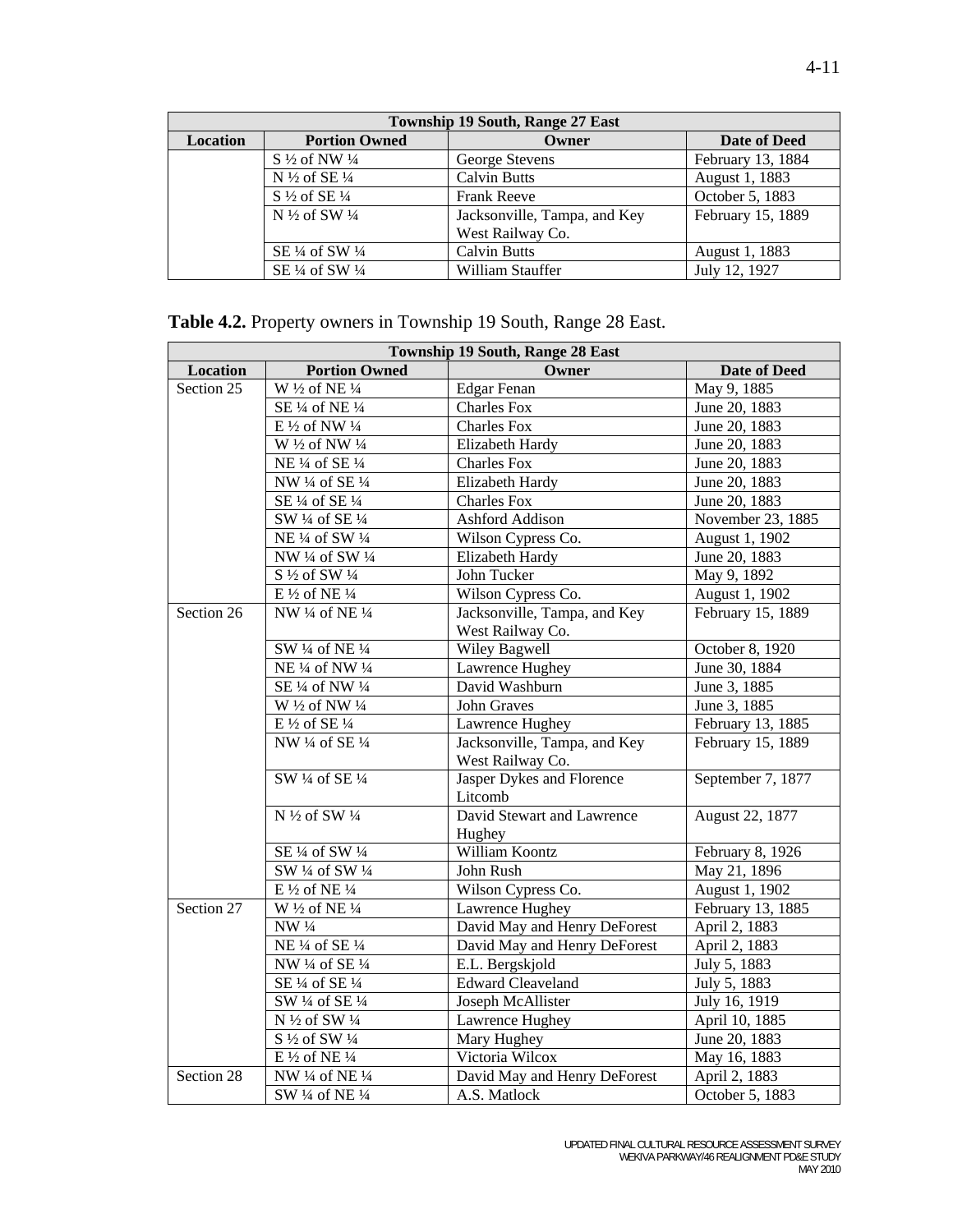| <b>Township 19 South, Range 28 East</b> |                                      |                                |                   |
|-----------------------------------------|--------------------------------------|--------------------------------|-------------------|
| Location                                | <b>Portion Owned</b>                 | Owner                          | Date of Deed      |
|                                         | E $\frac{1}{2}$ of NW $\frac{1}{4}$  | William Serrini                | February 10, 1883 |
|                                         | NW $\frac{1}{4}$ of NW $\frac{1}{4}$ | William Serrini                | February 10, 1883 |
|                                         | SW 1/4 of NW 1/4                     | William Serrini                | February 10, 1883 |
|                                         | NE $\frac{1}{4}$ of SE $\frac{1}{4}$ | Thomas Hughey                  | November 8, 1875  |
|                                         | NW $\frac{1}{4}$ of SE $\frac{1}{4}$ | <b>Charles Elliot</b>          | June 23, 1883     |
|                                         | SE $\frac{1}{4}$ of SE $\frac{1}{4}$ | Robert Rich                    | March 20, 1883    |
|                                         | SW 1/4 of SE 1/4                     | Louis Ginther                  | June 18, 1924     |
|                                         | $E\frac{1}{2}$ of SW $\frac{1}{4}$   | <b>Charles Adams</b>           | May 20, 1885      |
|                                         | NW $\frac{1}{4}$ of SW $\frac{1}{4}$ | Robert Rich                    | March 20, 1883    |
|                                         | SW 1/4 of SW 1/4                     | Daniel Jenkins                 | February 25, 1885 |
|                                         | N $\frac{1}{2}$ of NE $\frac{1}{4}$  | Robert Rich                    | March 20, 1883    |
| Section 33                              | SE 1/4 of NE 1/4                     | David May and Henry DeForest   | April 2, 1883     |
|                                         | SW 1/4 of NE 1/4                     | Wisner Land Co.                | February 15, 1908 |
|                                         | N 1/2 of NW 1/4                      | John Graves                    | May 25, 1885      |
|                                         | $S\frac{1}{2}$ of NW $\frac{1}{4}$   | Dennis Eagan                   | May 5, 1883       |
|                                         | N $\frac{1}{2}$ of SE $\frac{1}{4}$  | Edward Higley and Soloman Haas | April 12, 1883    |
|                                         | $S\frac{1}{2}$ of SE $\frac{1}{4}$   | John Tucker                    | May 9, 1892       |
|                                         | N 1/2 of SW 1/4                      | Heirs of Julia Williams        | June 30, 1884     |
|                                         | SW 1/4 of SW 1/4                     | John Tucker                    | May 9, 1892       |
|                                         | SE 1/4 of SW 1/4                     | George Brown                   | April 24, 1891    |
|                                         | SE 1/4 of SW 1/4                     | Daniel Jenkins                 | February 25, 1885 |

**Table 4.3.** Property owners in Township 19 South, Range 29 East.

|            | <b>Township 19 South, Range 29 East</b> |                            |                   |  |
|------------|-----------------------------------------|----------------------------|-------------------|--|
| Location   | <b>Portion Owned</b>                    | Owner                      | Date of Deed      |  |
| Section 21 | Lot $1$                                 | Robert Raymond Reid        | May 1, 1855       |  |
|            | Lot $2$                                 | David Homer Brown          | August 13, 1883   |  |
| Section 22 | All                                     | J.J. Cohen                 | November 17, 1873 |  |
| Section 25 | $E\frac{1}{2}$ of Lot 1                 | Thomas Wilson              | April 26, 1880    |  |
|            | W 1/2 of Lot 1                          | <b>Charles Fox</b>         | June 30, 1883     |  |
|            | $NW\frac{1}{4}$                         | Moses J. Taylor, Jr.       | January 12, 1874  |  |
|            | Lot $2$                                 | Moses J. Taylor, Jr.       | January 12, 1874  |  |
|            | E $\frac{1}{2}$ of SW $\frac{1}{4}$     | Moses J. Taylor, Jr.       | January 12, 1874  |  |
|            | NW 1/4 of SW 1/4                        | Moses J. Taylor, Jr.       | January 12, 1874  |  |
|            | SE $\frac{1}{4}$ of SW $\frac{1}{4}$    | Jared MacDonald            | June 14, 1873     |  |
| Section 26 | NE 1/4 of NE 1/4                        | James Johnson              | December 12, 1873 |  |
|            | NW 1/4 of NE 1/4                        | Moses J. Taylor, Jr.       | January 12, 1874  |  |
|            | SE $\frac{1}{4}$ of NE $\frac{1}{4}$    | Moses J. Taylor, Jr.       | January 12, 1874  |  |
|            | SW 1/4 of NE 1/4                        | Mary MacDonald             | May 27, 1873      |  |
|            | NE 1/4 of NW 1/4                        | Moses J. Taylor, Jr.       | January 12, 1874  |  |
|            | NW 1/4 of NW 1/4                        | Sarah Dennis               | April 20, 1876    |  |
|            | $S\frac{1}{2}$ of NW $\frac{1}{4}$      | Moses J. Taylor, Jr.       | January 12, 1874  |  |
|            | $E\frac{1}{2}$ of SE $\frac{1}{4}$      | The South Florida R.R. Co. | October 29, 1881  |  |
|            | NW 1/4 of SE 1/4                        | Moses J. Taylor, Jr.       | January 12, 1874  |  |
|            | SW 1/4 of SE 1/4                        | Clark MacDonald            | May 1, 1875       |  |
|            | NE 1/4 of SW 1/4                        | Moses J. Taylor, Jr.       | January 12, 1874  |  |
|            | W $\frac{1}{2}$ of SW $\frac{1}{4}$     | Moses J. Taylor, Jr.       | January 12, 1874  |  |
|            | SE 1/4 of NW 1/4                        | John Young                 | May 26, 1873      |  |
| Section 27 | NE 1/4 of NE 1/4                        | Mary MacDonald             | May 10, 1873      |  |
|            | NW 1/4 of NE 1/4                        | Thomas Wilson              | September 6, 1887 |  |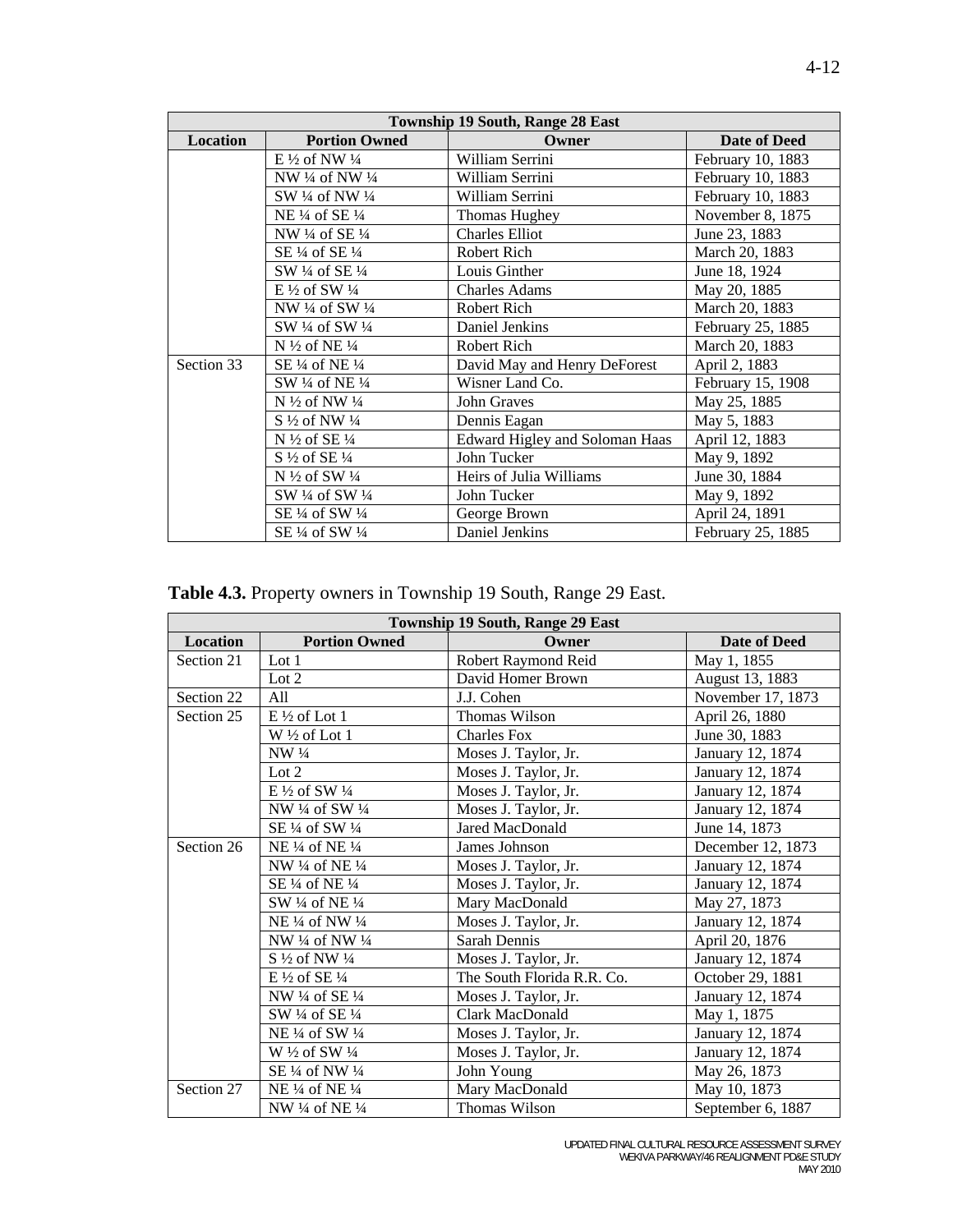| <b>Township 19 South, Range 29 East</b> |                                      |                            |                     |
|-----------------------------------------|--------------------------------------|----------------------------|---------------------|
| <b>Location</b>                         | <b>Portion Owned</b>                 | Owner                      | <b>Date of Deed</b> |
|                                         | SE 1/4 of NE 1/4                     | Moses J. Taylor, Jr.       | January 12, 1874    |
|                                         | SW 1/4 of NE 1/4                     | Mary MacDonald             | May 27, 1873        |
|                                         | NW 1/4                               | Moses J. Taylor, Jr.       | January 12, 1874    |
|                                         | NE 1/4 of SE 1/4                     | Moses J. Taylor, Jr.       | January 12, 1874    |
|                                         | NW 1/4 of SE 1/4                     | John Young                 | May 26, 1873        |
|                                         | SE 1/4 of SE 1/4                     | John Young                 | May 26, 1873        |
|                                         | SW 1/4 of SE 1/4                     | John Banchark              | June 4, 1874        |
|                                         | NE 1/4 of SW 1/4                     | Alonzo D. Moore            | March 5, 1869       |
|                                         | W 1/2 of SW 1/4                      | Carrie McClerry            | Mat 12, 1866        |
|                                         | SE 1/4 of SW 1/4                     | Moses J. Taylor, Jr.       | January 12, 1874    |
| Section 28                              | NE 1/4 of NE 1/4                     | Isaac Rutland              | August 1, 1860      |
|                                         | NW 1/4 of NE 1/4                     | <b>Isaac Rutland</b>       | August 1, 1860      |
|                                         | SE 1/4 of NE 1/4                     | Henry Hieks                | May 19, 1892        |
|                                         | SW 1/4 of NE 1/4                     | A.M. Ried                  | April 30, 1863      |
|                                         | NE 1/4 of NW 1/4                     | Isaac Rutland              | August 1, 1860      |
|                                         | NW 1/4 of NW 1/4                     | David Homer Brown          | August 13, 1883     |
|                                         | SE 1/4 of NW 1/4                     | A.M. Ried                  | April 30, 1863      |
|                                         | SW 1/4 of NW 1/4                     | Ely Lee                    | August 9, 1909      |
|                                         | NE 1/4 of SE 1/4                     | Ely Lee                    | August 9, 1909      |
|                                         | NW 1/4 of SE 1/4                     | A.M. Ried                  | April 30, 1863      |
|                                         | SE 1/4 of SE 1/4                     | <b>Arthur Barnett</b>      | October 1, 1860     |
|                                         | SW 1/4 of SE 1/4                     | James Cone                 | May 24, 1976        |
|                                         | NE 1/4 of SW 1/4                     | <b>Arthur Barnett</b>      | October 1, 1860     |
|                                         | NW 1/4 of SW 1/4                     | Ely Lee                    | August 9, 1909      |
|                                         | $S\frac{1}{2}$ of SW $\frac{1}{4}$   | Jane Hawkins               | February 14, 1895   |
| Section 29                              | N $\frac{1}{2}$ of NE $\frac{1}{4}$  | John Musselwhite           | June 8, 1906        |
|                                         | SE 1/4 of NE 1/4                     | Ely Lee                    | August 9, 1909      |
|                                         | SW 1/4 of NE 1/4                     | Will Lee                   | April 18, 1912      |
|                                         | NE 1/4 of NW 1/4                     | John Musselwhite           | June 8, 1906        |
|                                         | W 1/2 of NW 1/4                      | <b>Edward VanHerliulis</b> | July 12, 1920       |
|                                         | SE 1/4 of NW 1/4                     | Will Lee                   | April 18, 1912      |
|                                         | NE 1/4 of SE 1/4                     | Ely Lee                    | August 9, 1909      |
|                                         | NW 1/4 of SE 1/4                     | Will Lee                   | April 18, 1912      |
|                                         | $S\frac{1}{2}$ of SE $\frac{1}{4}$   | Charles Vermillion         | May 17, 1919        |
|                                         | NE 1/4 of SW 1/4                     | Will Lee                   | April 18, 1912      |
|                                         | NW 1/4 of SW 1/4                     | Thomas White               | November 22, 1926   |
|                                         | SE $\frac{1}{4}$ of SW $\frac{1}{4}$ | <b>Edward Duval</b>        | December 31, 1891   |
|                                         | SW 1/4 of SW 1/4                     | Newton Moore               | September 20, 1882  |
| Section 30                              | NE 1/4 of NE 1/4                     | Edward Herbulio            | July 12, 1920       |
|                                         | NW 1/4 of NE 1/4                     | Emma Wildman               | October 15, 1889    |
|                                         | SE 1/4 of NE 1/4                     | E.C. Parkhrish             | March 31, 1884      |
|                                         | SW 1/4 of NE 1/4                     | Mary Lee                   | April 1, 1907       |
|                                         | NE 1/4 of NW 1/4                     | Emma Wildman               | October 15, 1889    |
|                                         | NW 1/4 of NW 1/4                     | <b>Andrew Doivless</b>     | January 25, 1892    |
|                                         | $S\frac{1}{2}$ of NW $\frac{1}{4}$   | Mary Lee                   | April 1, 1907       |
|                                         | NE 1/4 of SE 1/4                     | Thomas White               | November 22, 1926   |
|                                         | NW 1/4 of SE 1/4                     | Mary Lee                   | April 1, 1907       |
|                                         | $S\frac{1}{2}$ of $SE\frac{1}{4}$    | Newton Moore               | September 20, 1882  |
|                                         | NE 1/4 of SW 1/4                     | James Waits                | June 30, 1883       |
|                                         | NW 1/4 of SW 1/4                     | James Waits                | June 30, 1883       |
|                                         | SE 1/4 of SW 1/4                     | William Moore              | December 11, 1875   |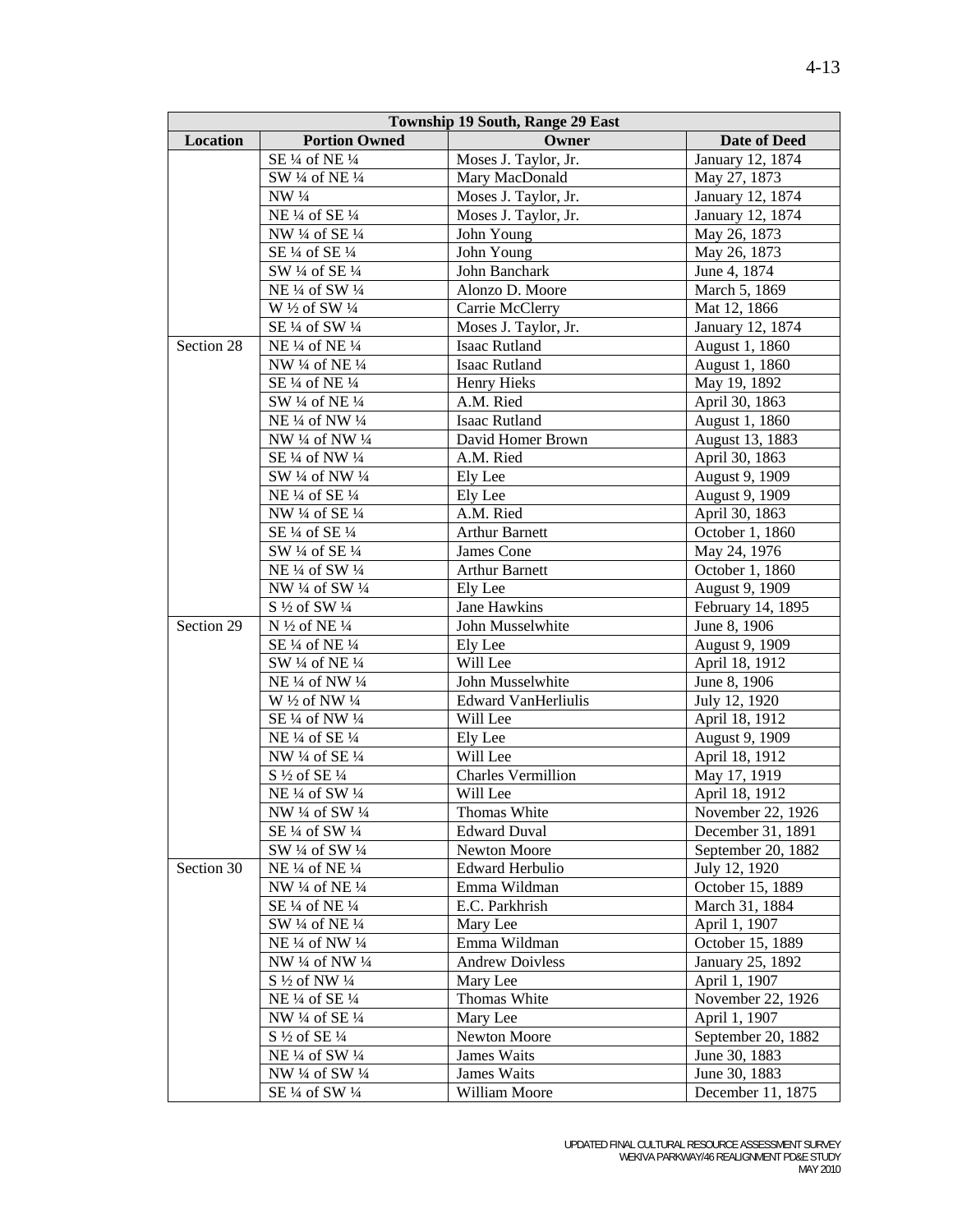| <b>Township 19 South, Range 29 East</b>                          |                                      |                                                  |                   |
|------------------------------------------------------------------|--------------------------------------|--------------------------------------------------|-------------------|
| <b>Portion Owned</b><br><b>Location</b><br>Date of Deed<br>Owner |                                      |                                                  |                   |
|                                                                  | SW $\frac{1}{4}$ of SW $\frac{1}{4}$ | Jacksonville, Tampa, and Key<br>West Railway Co. | February 15, 1889 |

## **Table 4.4.** Property owners in Township 19 South, Range 30 East.

| <b>Township 19 South, Range 30 East</b> |                                     |                              |                   |  |
|-----------------------------------------|-------------------------------------|------------------------------|-------------------|--|
| <b>Location</b>                         | <b>Portion Owned</b>                | Owner                        | Date of Deed      |  |
| Section 29                              | Lot $1$                             | The Palatka and Indian River | April 24, 1886    |  |
|                                         |                                     | Railway Co.                  |                   |  |
|                                         | Lot $2$                             | Mary MacDonald               | October 4, 1879   |  |
| Section 30                              | $E\frac{1}{2}$ of Lot 1             | Samuel Robinson              | April 19, 1908    |  |
|                                         | $W\frac{1}{2}$ of Lot 1             | Thomas Wilson                | December 20, 1884 |  |
|                                         | Lot $2$                             | Joseph Foster                | August 30, 1875   |  |
|                                         | E $\frac{1}{2}$ of NW $\frac{1}{4}$ | Joseph Foster                | August 30, 1875   |  |
|                                         | W $\frac{1}{2}$ of NW $\frac{1}{4}$ | Thomas Wilson                | December 20, 1884 |  |
|                                         | Lot $3$                             | Arthur Sinn                  | April 9, 1878     |  |
|                                         | Lot $4$                             | Isaac Rutland                | August 1, 1860    |  |
|                                         | $SW\frac{1}{4}$                     | <b>Edward Wilson</b>         | April 10, 1875    |  |
|                                         | $SE\frac{1}{4}$                     | <b>Austin Draken</b>         | December 4, 1875  |  |

## **Table 4.5.** Property owners in Township 20 South, Range 27 East.

| Township 20 South, Range 27 East |                                                                  |                              |                   |
|----------------------------------|------------------------------------------------------------------|------------------------------|-------------------|
| <b>Location</b>                  | <b>Portion Owned</b>                                             | Owner                        | Date of Deed      |
| Section 1                        | Lot $1$                                                          | Florida Southern Railway Co. | May 21, 1883      |
|                                  | Lot $2$                                                          | Wilimena VanNerden           | January 5, 1927   |
|                                  | SE 1/4 of NE 1/4                                                 | G.M. Hair                    | June 30, 1884     |
|                                  | SW 1/4 of NE 1/4                                                 | Wilimena VanNerden           | January 5, 1927   |
|                                  | Lot $3$                                                          | Anton Jimmerman              | October 1, 1885   |
|                                  | Lot 4                                                            | William Redding              | June 20, 1883     |
|                                  | $S\frac{1}{2}$ of NW $\frac{1}{4}$                               | Wilimena VanNerden           | January 5, 1927   |
|                                  | NE 1/4 of SE 1/4                                                 | G.M. Hair                    | June 30, 1884     |
|                                  | NW 1/4 of SE 1/4                                                 | <b>Howard Miles</b>          | February 28, 1927 |
|                                  | S 1/2 of SE 1/4                                                  | L.A. Schmidt                 | March 17, 1890    |
|                                  | N $\frac{1}{2}$ of SW $\frac{1}{4}$                              | <b>Howard Miles</b>          | February 28, 1927 |
|                                  | $S\frac{1}{2}$ of SW $\frac{1}{4}$                               | L.A. Schmidt                 | March 17, 1890    |
| Section 12                       | N $\frac{1}{2}$ of NE $\frac{1}{4}$                              | John Thompson                | December 10, 1885 |
|                                  | SE $\frac{1}{4}$ of NE $\frac{1}{4}$                             | John Thompson                | December 10, 1885 |
|                                  | SW 1/4 of NE 1/4                                                 | Jacob Anderson               | July 3, 1889      |
|                                  | NE <sup>1</sup> / <sub>4</sub> of NW <sup>1</sup> / <sub>4</sub> | Harry Smith                  | August 13, 1883   |
|                                  | SE 1/4 of NW 1/4                                                 | Jacob Anderson               | July 3, 1889      |
|                                  | W $\frac{1}{2}$ of NW $\frac{1}{4}$                              | Harry Smith                  | August 13, 1883   |
|                                  | NE 1/4 of SE 1/4                                                 | John Thompson                | December 10, 1885 |
|                                  | NW 1/4 of SE 1/4                                                 | Jacob Anderson               | July 3, 1889      |
|                                  | $S\frac{1}{2}$ of SE $\frac{1}{4}$                               | <b>Edwin Poole</b>           | June 3, 1885      |
|                                  | NE 1/4 of SW 1/4                                                 | Jacob Anderson               | July 3, 1889      |
|                                  | NW 1/4 of SW 1/4                                                 | Harry Smith                  | August 13, 1883   |
|                                  | S 1/2 of SW 1/4                                                  | Benjamin Walker              | July 8, 1889      |
| Section 13                       | N $\frac{1}{2}$ of NE $\frac{1}{4}$                              | Harvey Hood                  | June 3, 1885      |
|                                  | SE $\frac{1}{4}$ of NE $\frac{1}{4}$                             | Harvey Hood                  | June 3, 1885      |
|                                  | SW 1/4 of NE 1/4                                                 | Jennie Morris                | February 13, 1884 |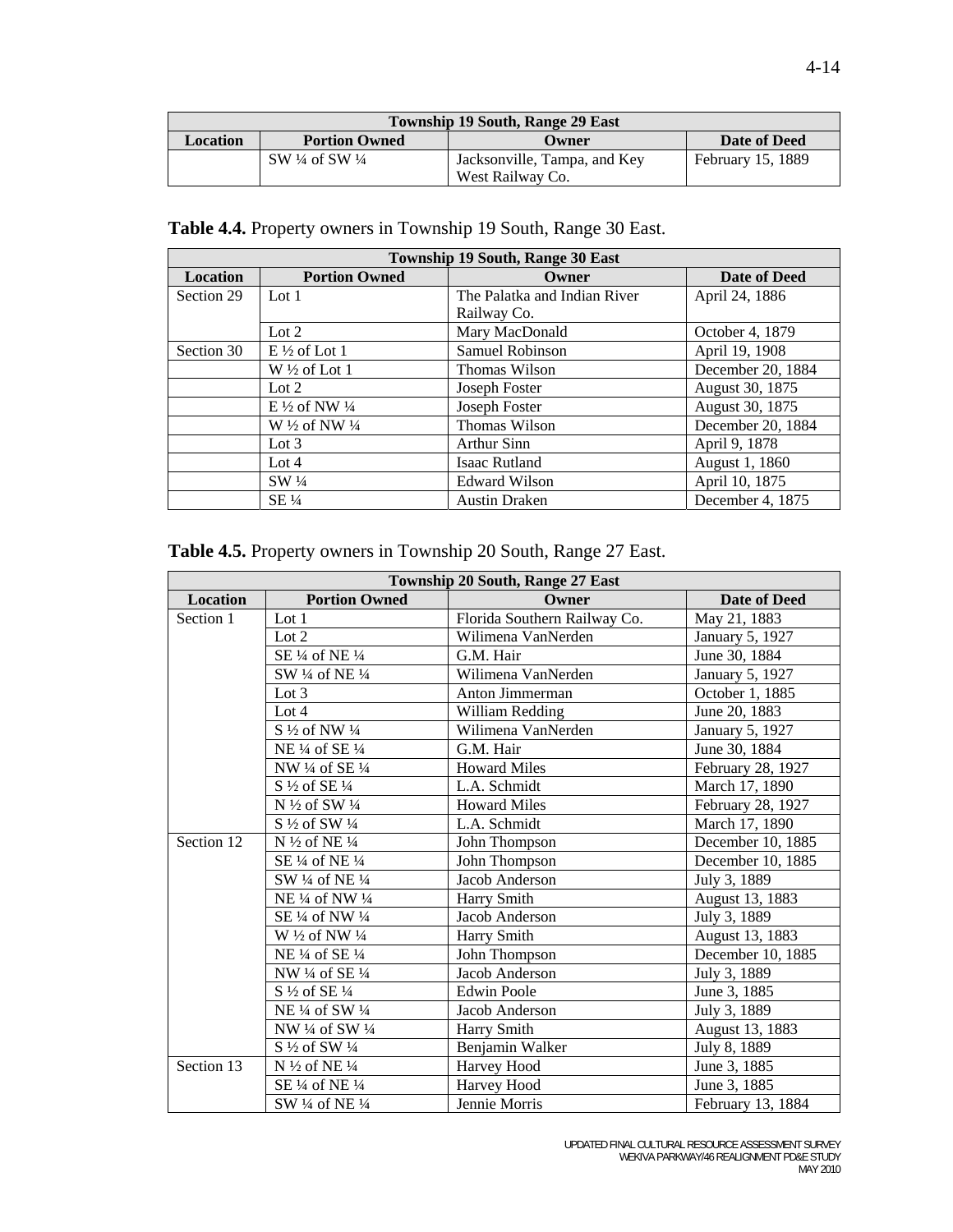| Township 20 South, Range 27 East |                                     |                          |                     |
|----------------------------------|-------------------------------------|--------------------------|---------------------|
| <b>Location</b>                  | <b>Portion Owned</b>                | Owner                    | <b>Date of Deed</b> |
|                                  | $NW\frac{1}{4}$                     | <b>Adam Stewart</b>      | June 30, 1884       |
|                                  | N 1/2 of SE 1/4                     | Jennie Morris            | February 13, 1884   |
|                                  | S 1/2 of SE 1/4                     | George Roberts           | December 10, 1885   |
|                                  | NE 1/4 of SW 1/4                    | Jennie Morris            | February 13, 1884   |
|                                  | NW 1/4 of SW 1/4                    | Lane Osborne             | November 14, 1888   |
|                                  | S 1/2 of SW 1/4                     | William Hardee           | June 20, 1883       |
| Section 24                       | N 1/2 of NE 1/4                     | Newton Dugger            | August 1, 1883      |
|                                  | SE 1/4 of NE 1/4                    | Frank Bray               | December 10, 1885   |
|                                  | SW 1/4 of NE 1/4                    | <b>Newton Dugger</b>     | August 1, 1883      |
|                                  | N 1/2 of NW 1/4                     | William Hardee           | June 20, 1883       |
|                                  | SE 1/4 of NW 1/4                    | Ezra Burbank             | June 30, 1884       |
|                                  | SW 1/4 of NW 1/4                    | William Hardee           | June 20, 1883       |
|                                  | NE 1/4 of SE 1/4                    | Frank Bray               | December 10, 1885   |
|                                  | NW 1/4 of SE 1/4                    | <b>Newton Dugger</b>     | August 1, 1883      |
|                                  | SE 1/4 of SE 1/4                    | John Harshbarger         | June 3, 1883        |
|                                  | SW 1/4 of SE 1/4                    | Rebecca Tunno            | February 13, 1884   |
|                                  | $\overline{N^{1/2}}$ of SW 1/4      | Ezra Burbank             | June 30, 1884       |
|                                  | SE 1/4 of SW 1/4                    | Rebecca Tunno            | February 13, 1884   |
|                                  | SW 1/4 of SW 1/4                    | <b>Frederick Roberts</b> | June 5, 1890        |
| Section 25                       | E $\frac{1}{2}$ of NE $\frac{1}{4}$ | Theodore Goding          | December 10, 1885   |
|                                  | NW 1/4 of NE 1/4                    | Rebecca Tunno            | February 13, 1884   |
|                                  | SW 1/4 of NE 1/4                    | Theodore Goding          | December 10, 1885   |
|                                  | NE 1/4 of NW 1/4                    | Rebecca Tunno            | February 13, 1884   |
|                                  | NW 1/4 of NW 1/4                    | Elizabeth Tunno          | April 30, 1883      |
|                                  | S 1/2 of NW 1/4                     | George McClintock        | June 17, 1889       |
|                                  | E $\frac{1}{2}$ of SE $\frac{1}{4}$ | <b>Edgar Whipple</b>     | June 3, 1885        |
|                                  | NW 1/4 of SE 1/4                    | Theodore Goding          | December 10, 1885   |
|                                  | SW 1/4 of SE 1/4                    | <b>Edgar Whipple</b>     | June 3, 1885        |
|                                  | SW 1/4                              | Julian King              | December 20, 1882   |
| Section 36                       | NE 1/4 of NE 1/4                    | <b>Edgar Whipple</b>     | June 3, 1885        |
|                                  | NW 1/4 of NE 1/4                    | Amos Swope               | February 2, 1876    |
|                                  | SE 1/4 of NE 1/4                    | William Hardee           | June 20, 1883       |
|                                  | SW 1/4 of NE 1/4                    | Alecia Cary              | February 10, 1885   |
|                                  | E 1/2 of NW 1/4                     | Amos Swope               | February 2, 1876    |
|                                  | W 1/2 of NW 1/4                     | Marion Jeffcoat          | October 5, 1883     |
|                                  | NE 1/4 of SE 1/4                    | William Hardee           | June 20, 1883       |
|                                  | NW 1/4 of SE 1/4                    | Alecia Cary              | February 10, 1885   |
|                                  | S 1/2 of SE 1/4                     | Alecia Cary              | February 10, 1885   |
|                                  | NE 1/4 of SW 1/4                    | Amos Swope               | February 2, 1876    |
|                                  | NW 1/4 of SW 1/4                    | John Wilkins             | June 20, 1883       |
|                                  | S 1/2 of SW 1/4                     | <b>Richard Wilkins</b>   | June 10, 1882       |

| Table 4.6. Property owners in Township 20 South, Range 28 East. |  |
|-----------------------------------------------------------------|--|
|-----------------------------------------------------------------|--|

| <b>Township 20 South, Range 28 East</b> |                                      |                         |                   |  |
|-----------------------------------------|--------------------------------------|-------------------------|-------------------|--|
| <b>Location</b>                         | <b>Portion Owned</b>                 | Owner                   | Date of Deed      |  |
| Section 4                               | NE $\frac{1}{4}$ of NE $\frac{1}{4}$ | A.J. Matlock            | October 5, 1883   |  |
|                                         | NW 1/4 of NE 1/4                     | Heirs of Julia Williams | June 30, 1884     |  |
|                                         | SE 1/4 of NE 1/4                     | A.J. Matlock            | October 5, 1883   |  |
|                                         | SW $\frac{1}{4}$ of NE $\frac{1}{4}$ | C.G. Adams              | February 13, 1884 |  |
|                                         | NE $\frac{1}{4}$ of NW $\frac{1}{4}$ | Heirs of Julia Williams | June 30, 1884     |  |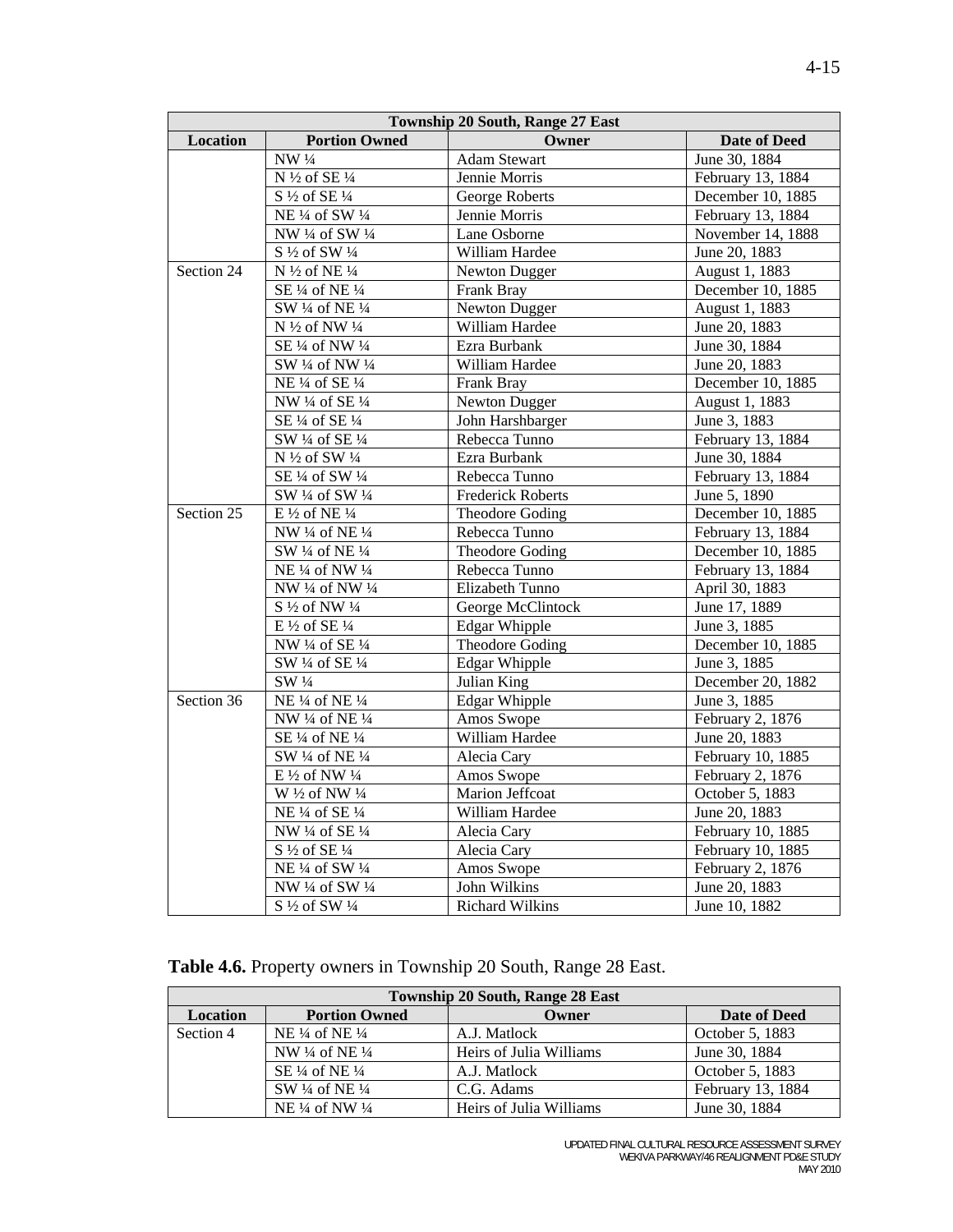| <b>Township 20 South, Range 28 East</b> |                                      |                              |                   |  |
|-----------------------------------------|--------------------------------------|------------------------------|-------------------|--|
| <b>Location</b>                         | <b>Portion Owned</b>                 | Owner                        | Date of Deed      |  |
|                                         | W $\frac{1}{2}$ of NW $\frac{1}{4}$  | H.P. Williamson              | May 9, 1885       |  |
|                                         | SE 1/4 of NW 1/4                     | H.P. Williamson              | May 9, 1885       |  |
|                                         | $SE\frac{1}{4}$                      | Prince McFadden              | May 9, 1885       |  |
|                                         | SW 1/4                               | Heirs of Samuel Crockett     | November 4, 1889  |  |
| Section 5                               | $NE\frac{1}{4}$                      | James Madison                | August 13, 1883   |  |
|                                         | E $\frac{1}{2}$ of NW $\frac{1}{4}$  | William Emerson              | October 15, 1884  |  |
|                                         | NW 1/4 of NW 1/4                     | <b>William Brooks</b>        | August 5, 1890    |  |
|                                         | SW 1/4 of NW 1/4                     | William Emerson              | October 15, 1884  |  |
|                                         | $SE\frac{1}{4}$                      | William Pray                 | June 30, 1884     |  |
|                                         | NE 1/4 of SW 1/4                     | <b>Issac Hoch</b>            | October 30, 1883  |  |
|                                         | SE $\frac{1}{4}$ of SW $\frac{1}{4}$ | William Woodworth            | June 5, 1890      |  |
|                                         | W 1/2 of SW 1/4                      | <b>Albert Atchison</b>       | November 30, 1885 |  |
| Section 6                               | NE $\frac{1}{4}$ of NE $\frac{1}{4}$ | <b>William Brooks</b>        | August 5, 1890    |  |
|                                         | $S\frac{1}{2}$ of NE $\frac{1}{4}$   | <b>William Brooks</b>        | August 5, 1890    |  |
|                                         | NW 1/4 of NE 1/4                     | Mary MacDonald               | May 15, 1876      |  |
|                                         | NE 1/4 of NW 1/4                     | Mary MacDonald               | May 15, 1876      |  |
|                                         | NW $\frac{1}{4}$ of NW $\frac{1}{4}$ | Jacksonville, Tampa, and Key | February 12, 1892 |  |
|                                         |                                      | West Railway Co.             |                   |  |
|                                         | $S\frac{1}{2}$ of NW $\frac{1}{4}$   | Philip Isaacs                | June 30, 1884     |  |
|                                         | SE 1/4                               | E.A. Zimmerman               | April 30, 1883    |  |
|                                         | SW 1/4                               | James Kerr                   | August 13, 1883   |  |

| Township 21 South, Range 27 East |                                      |                     |                  |  |
|----------------------------------|--------------------------------------|---------------------|------------------|--|
| <b>Location</b>                  | <b>Portion Owned</b>                 | Owner               | Date of Deed     |  |
| Section 1                        | NE $\frac{1}{4}$ of NE $\frac{1}{4}$ | Joseph Roney        | August 13, 1883  |  |
|                                  | W $\frac{1}{2}$ of NE $\frac{1}{4}$  | Joseph Roney        | August 13, 1883  |  |
|                                  | SE $\frac{1}{4}$ of NE $\frac{1}{4}$ | N.G. Wallace        | March 10, 1883   |  |
|                                  | NE $\frac{1}{4}$ of NW $\frac{1}{4}$ | Joseph Roney        | August 13, 1883  |  |
|                                  | W $\frac{1}{2}$ of NW $\frac{1}{4}$  | Anderson Fudge      | June 17, 1889    |  |
|                                  | SE $\frac{1}{4}$ of NW $\frac{1}{4}$ | N.G. Wallace        | March 10, 1883   |  |
|                                  | $E\frac{1}{2}$ of SE $\frac{1}{4}$   | M.J. Wallace        | April 30, 1883   |  |
|                                  | NW $\frac{1}{4}$ of SE $\frac{1}{4}$ | David Washburn      | May 9, 1885      |  |
|                                  | SW $\frac{1}{4}$ of SE $\frac{1}{4}$ | <b>Thomas Roney</b> | October 15, 1884 |  |
|                                  | N $\frac{1}{2}$ of SW $\frac{1}{4}$  | Anderson Fudge      | June 17, 1889    |  |
|                                  | SE $\frac{1}{4}$ of SW $\frac{1}{4}$ | <b>Thomas Roney</b> | October 15, 1884 |  |
|                                  | SW 1/4 of SW 1/4                     | Robert Mitchell     | May 20, 1885     |  |

One such community was Apopka. Although settled in 1850, Apopka was not incorporated until 1882. The expansion of the citrus and lumber industries, along with the introduction of railroads through the community, spurred significant development in Apopka during the 1880s. One of the first railroad systems built through the area was the South Florida Railroad, completed in 1884. It initially extended from Sanford to Tampa and bypassed western Orange County. Within several years, however, a number of short lines were established to service small communities in central Florida. Organized by Alexander St. Clair Abrams, the founder of Tavares and an important central Florida financier, the South Florida Railroad began as the Tavares, Orlando, and Atlantic Railroad, which was completed in 1885. Apopka served as an important station for the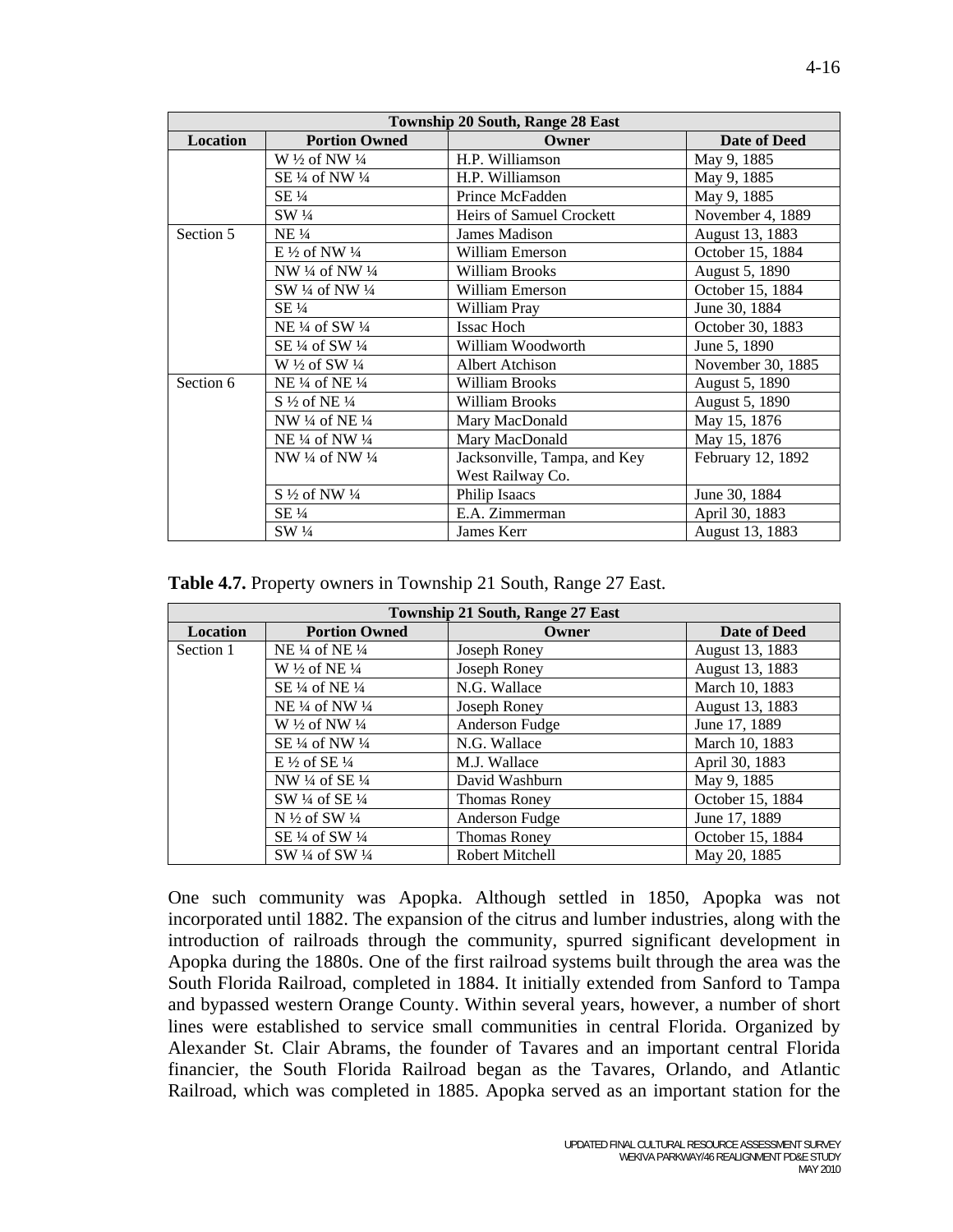short line, which extended 32 miles between Tavares and Orlando. The Tavares, Orlando, and Atlantic (TO&A) Railroad ran through Apopka from northwest to southeast, intersecting Park Avenue at Seventh Street (HPA 1992:6).

The TO&A Railroad line also ran through the town of Plymouth, located just five miles northwest of Apopka. Plymouth was settled in 1880 and the town plan was platted in 1885. That same year the railroad extended through the town. Plymouth emerged as a predominantly agricultural settlement. Winter tourism gained some popularity in Plymouth, however citrus cultivation, the railroad, bee apiaries, and turpentine stills were the key economic components (HPA 1992:3). Many agricultural communities were bypassed by the railways including Bay Ridge and Rock Springs. These towns remained small during this era and did not experience the growth of the railway towns until the Boom Period of the 1920s.

A terminus for the railroad was established in Sanford, a city to the northeast of Apopka established in 1870 by Henry Shelton Sanford. Sanford was a wealthy financier from Connecticut who envisioned a model citrus grove town. He purchased over 12,000 acres on Lake Monroe and built a store, sawmill, hotel, and real estate office. He attracted many new settlers to come to the area and buy into his town.

Citrus production was the main industry in Orange and Lake Counties until the winter of 1894-1895. During this period, the "Great Freeze" devastated many citrus crops causing many settlers to return to the north. Those that chose to stay and replant their groves slowly regained their prosperity in the citrus business (Robison and Andrews 1995:183). In Apopka, the bank closed and newspapers ceased publication as a result of the economic recession. Although the community was hailed in 1897 as the "Metropolis of West Orange," subdivision and construction activity remained lethargic, and it was nearly a decade before citrus trees produced at levels set in the early 1890s (HPA 1992:1, 8). Sanford was also affected by the freeze; however, people who chose to stay were able to harness artesian wells to irrigate their crops (Sanford Historic Preservation Board 2005).

#### **4.4 Spanish-American War Period/Turn-of-the-Century (1898–1916)**

At the turn-of-the-century, Florida's history was marked by the outbreak of the Spanish-American War in 1898. As Florida is the closest state to Cuba, American troops were stationed and deployed from the state's coastal cities. Harbors in Tampa, Pensacola, and Key West were improved as more ships were launched with troops and supplies. "The Splendid Little War" was short in duration, but evidence of the conflict remained in the form of improved harbors, expanded railroads, and military installations (George 1990).

In 1904, Governor Napoleon Bonaparte Broward initiated significant reforms in Florida's politics. Several of Broward's major issues included the Everglades drainage project, railroad regulation, and the construction of roads. During this time, railroads were constructed throughout the state and automobile use became more prevalent. Improved transportation in the state opened the lines to export Florida's agricultural and industrial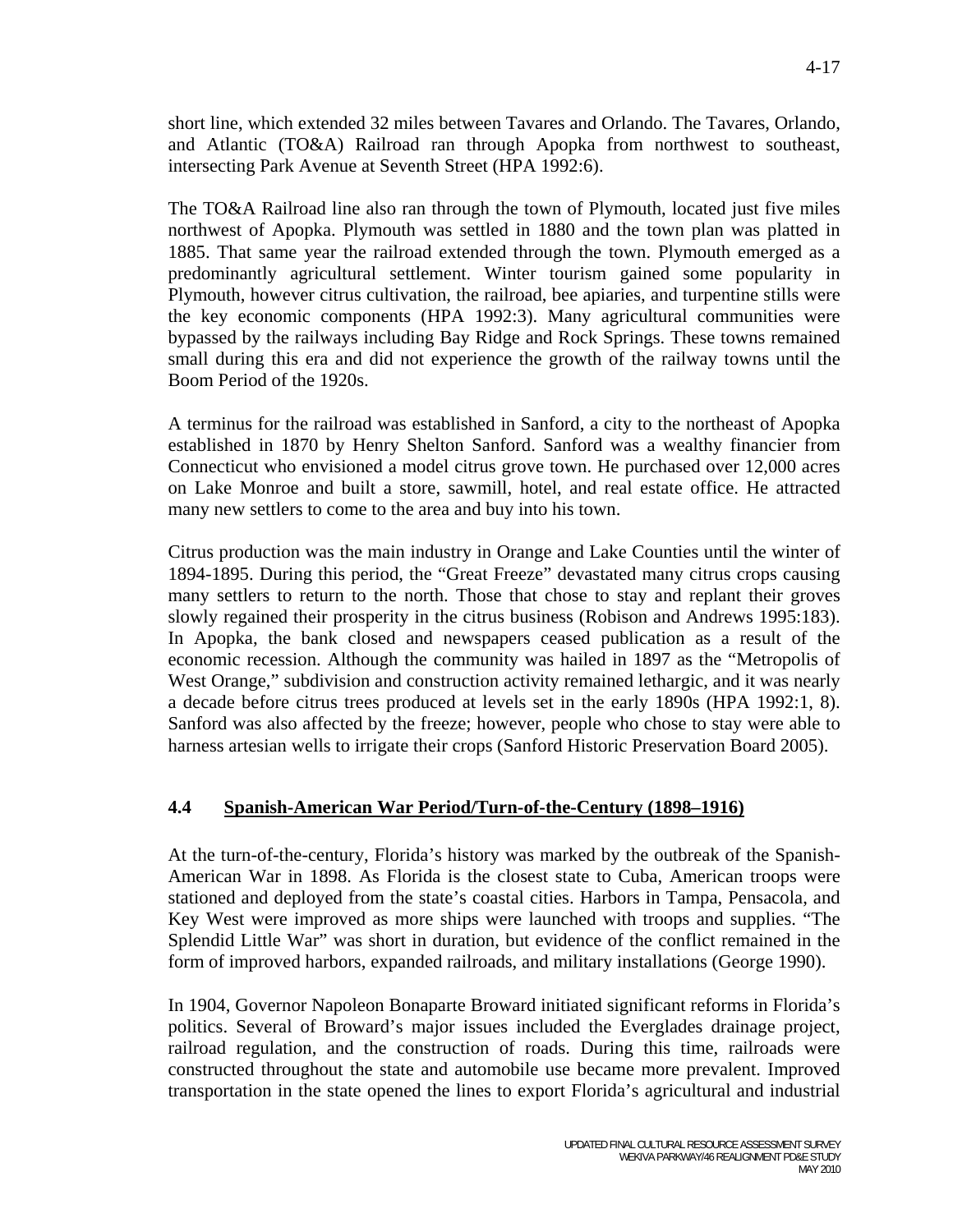products (George 1990). As various products such as fruits and vegetables were leaving the state, people were arriving in Florida. Some entered as new residents and others as tourists. Between 1900 and 1910, the state population increased from 528,542 residents to 752,619. In 1913, Seminole County broke from Orange County and Sanford was chosen as the county seat.

Rapid and widespread growth was the theme of this period in Florida history. Thousands of miles of railroad tracks were laid by the Florida East Coast (FEC), Seaboard Air Line (SAL), and Atlantic Coast Line (ACL) railways. The Sanford and Lake Eustis Railway was a spur that ran from Sanford, through Mount Dora to Lake Eustis. This line was purchased by the ACL in 1902. While agriculture, especially the citrus industry, had become the backbone of Florida's economy, manufacturing and industry began growing during the beginning of the century. Fertilizer production, boat building, and lumber and timber products were strong secondary industries (Weaver et al. 1996:3). By 1912, Apopka experienced renewed development when the revitalized citrus industry, support from local government, and the formation of a board of trade sparked the local economy (HPA 1992:9).

During the first part of the twentieth century, Orange County reestablished itself as the dominant area of the citrus industry. By 1910, approximately 500,000 boxes of oranges were shipped annually, making the county the state's leading citrus producer. The Florida Citrus Exchange was started in 1909 as a response to the growing industry. Exchanges also were established in communities such as Apopka, Plymouth, Ocoee, Orlando, and Winter Garden. Numerous citrus and vegetable packinghouses dotted the area around these communities (HPA 1995:6).

In Seminole County, vegetables had replaced citrus as the key crop. Clay pipes fed from underground artesian wells kept fields well irrigated. By 1909, Sanford had established itself as the largest vegetable shipping center in the United States and had received the nickname, "Celery City" (Sanford Historic Preservation Board 2005). Celery growing was very profitable and farmers built large homes on the outskirts of Sanford.

# **4.5 World War I and Aftermath Period (1917–1920)**

The World War I and Aftermath period of Florida's history begins with the United States' entry into World War I in 1917. Wartime activity required the development of several training facilities in the state, and protecting the coastlines was a priority at this time. Although the conflict only lasted until November 1918, the economy was boosted greatly by the war. For example, the war brought industrialization to port cities such as Tampa and Jacksonville, where shipbuilding accelerated. These cities also functioned as supply depots and embarkation points. An indirect economic benefit of the war was an increase in agricultural production for central Florida since beef, vegetables, and cotton were in great demand (George 1990).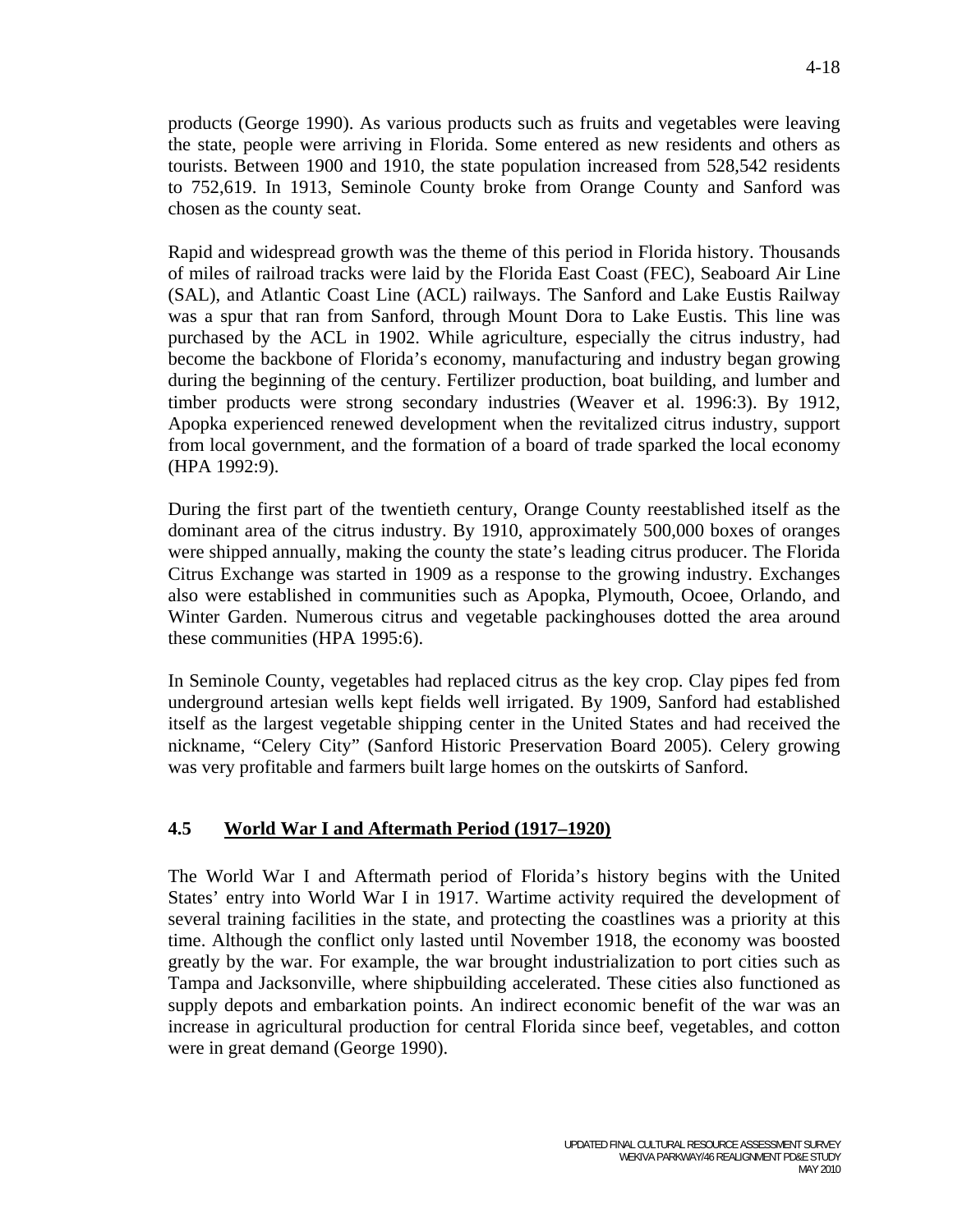While Florida industrialization and agriculture flourished, immigration and housing development slowed during the war. Tourism increased as a result of the war in Europe, which forced Americans to vacation domestically. Tycoons such as Henry Flagler and Henry Plant were building the hotels and railroads for people desiring winter vacations in sunny Florida. These magnates took an interest in the improvements and promotion of Florida in an effort to bring in more tourist dollars, however small rural communities of Apopka, Plymouth, Bay Ridge, Sanford, and others felt little effect from the increase in tourism.

#### **4.6 Florida Boom Period (1920–1930)**

After World War I, Florida experienced unprecedented growth. Many people relocated to Florida during the war. Many came to work in wartime industries while other were stationed in the state as soldiers. Bank deposits increased, real estate companies opened in many cities, and state and county road systems expanded quickly. Earlier land reclamation projects created thousands of new acres of land to be developed. Real estate activity increased steadily after the war's end and drove up property values. Prices on lots were inflated to appear more enticing to out-of-state buyers. Every city and town in Florida had new subdivisions platted and lots were selling and reselling for quick profits. Southeast Florida, including cities such as Miami and Palm Beach, experienced the most activity, although the boom affected most communities in central and southern Florida (Weaver et al. 1996:3).

The population in Orange County grew from 19,890 to 38,325 between 1920 and 1925, while the population of Apopka increased from 798 to 1,001 between the same years (Nolan 1984). Agricultural development included the expansion of citrus groves and the establishment of the ornamental fern industry (HPA 1995:17).

Lake County experienced similar growth, the population there increased from 12,744 in 1920 to 18,870 in 1925. Seminole County grew from 10,986 to 14,738 in the same years (Florida Department of Agriculture 1925:16). As opposed to many counties in Florida where Boom Period growth was happening in cities, growth in Lake and Seminole counties was predominantly in the rural areas.

Road building became a statewide concern as it shifted from a local to a state function. A state highway association, established in Orlando in 1917, sponsored the development of an improved highway system. These roads made even remote areas of the state accessible and allowed the boom to spread. State Road 46 was constructed in 1927, connecting Sanford to Mount Dora. The road was built parallel to the ACL railway tracks. On a daily basis, up to 20,000 people were arriving in the state. The Dixie Highway was constructed between 1915 and the early 1930s by Carl Fisher to encourage travelers to come south to Florida (Harner 1973:63). Extending through Apopka, it became a significant route for travelers through the state (Blackman 1927:28; Shofner 1982:155). Besides the inexpensive property, Florida's legislative prohibition on income and inheritance taxes also encouraged more people to move into the state.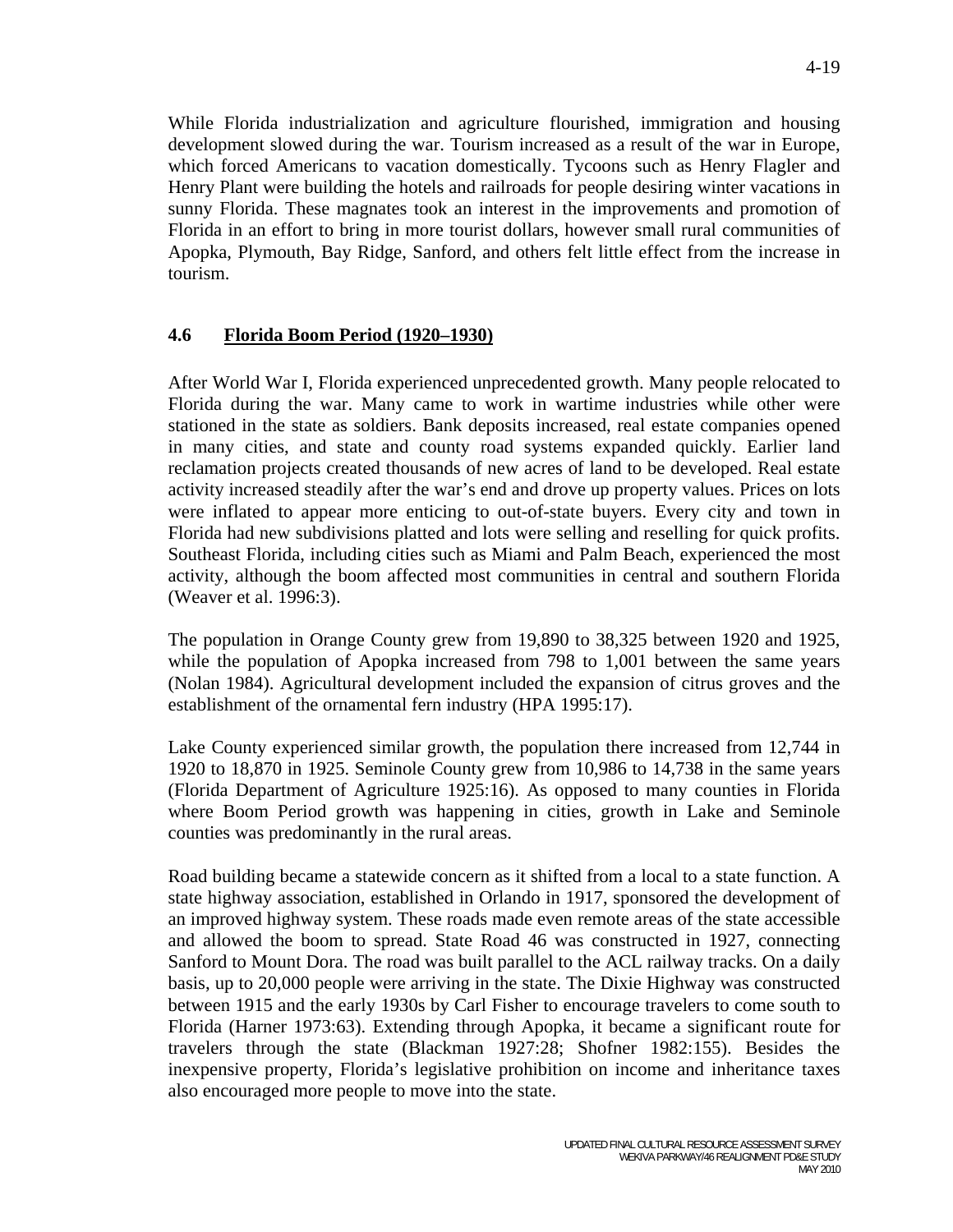Apopka benefited from its proximity to Orlando, which maintained a metropolitan character and served as a crossroads for several state and federal highways. Improvements to Apopka during this period included the establishment of nearly 25 residential subdivisions, paving of brick roads, and construction of several new public buildings, including Apopka High School, which was built in 1924. The former school now houses the administrative offices of the City of Apopka (Sanborn various dates; Shofner 1982).

Apopka's African-American district also expanded during the 1920s. Local business leaders formed a board of trade, and a chapter of the National Negro Business League was established. In addition, several new African-American churches were built, along with new residences and neighborhood stores. Most of this construction activity occurred near the Consumer's Lumber and Veneer Company (Sanborn various dates; Shofner 1982).

The Boom Period had begun to decline in the mid 1920s, when the Florida East Coast Railway placed an embargo on freight shipments to South Florida. Ports and rail terminals were overflowing with unused building materials. In addition, northern newspapers published reports of fraudulent land deals in Florida. In 1926 and 1928, two hurricanes hit southeastern Florida, killing hundreds of people and destroying thousands of buildings. The collapse of the real estate market and the subsequent hurricane damage effectively ended the boom. The 1929 Mediterranean fruit fly infestation that devastated citrus groves throughout the state only worsened the recession (Weaver et al. 1996:4).

By the time the stock market collapsed in 1929, Floridians were already accustomed to economic depression. Construction activity had halted and industry dramatically declined. Subdivisions platted several years earlier remained empty and buildings stood on lots partially-finished and vacant (Weaver et al. 1996). However, the relatively small amount of real estate activity in rural citrus and vegetable-growing towns in the central part of the state somewhat mitigated the effects of the real estate market collapse (Shofner 1982:176, 181, 189, 241; Tebeau 1980:385-388).

# **4.7 Depression and New Deal Period (1930–1940)**

This era of Florida's history begins with the stock market crash of 1929. As previously discussed, there were several causes for the economic depression in Florida, including the grossly inflated real estate market, the hurricanes, and fruit fly infestation. During the Great Depression, Florida suffered significantly. Between 1929 and 1933, 148 state and national banks collapsed, more than half of the state's teachers were owed back pay, and a quarter of the residents were receiving public relief (George 1990). New building and development in the Boom Period's subdivisions for the most part ceased.

The Depression affected most areas of the state's economy. Beef and citrus production declined, manufacturing slowed, and development projects were stopped. Celery prices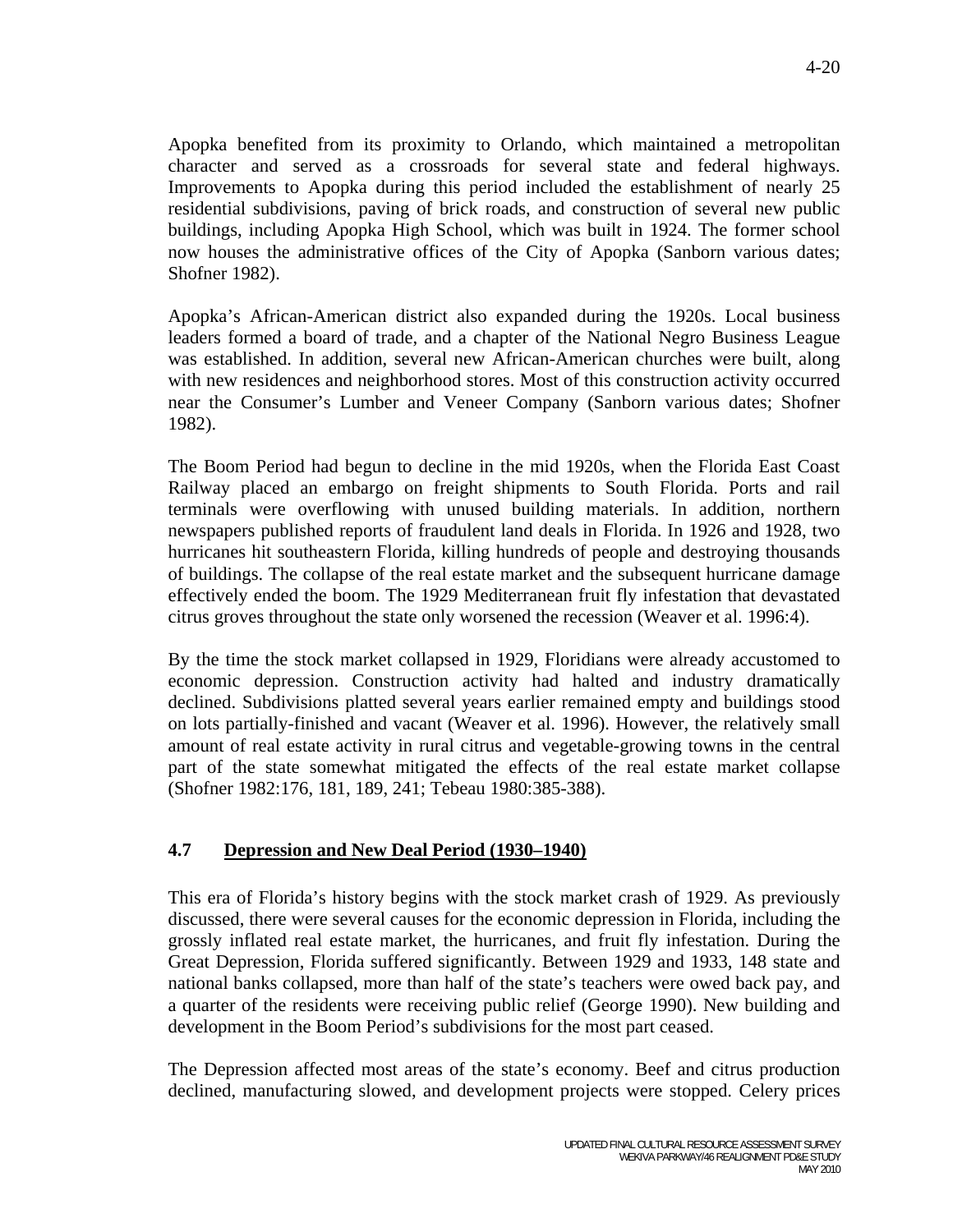fell in the northern markets and many farmers in Sanford plowed their crops under in attempt to boost prices. Even the railroad industry felt the pressures of the 1930s, and had to reduce service and let go some personnel. In addition, the increasing use of the automobile lessened the demand for travel by rail.

As a result of hard economic times, President Franklin D. Roosevelt initiated several national relief programs. Important New Deal-era programs in Florida were the Works Progress Administration (WPA) and the Civilian Conservation Corps (CCC). The WPA provided jobs for professional workers and laborers, who constructed or improved many roads, public buildings, parks, and airports in Florida. The CCC improved and preserved forests, parks, and agricultural lands (Shofner 1987).

In Sanford, the first farmer's marketing center was established as part of the WPA. A cross-Florida sea-level canal was proposed to create federal jobs in the area, but was rejected by many farmers in Seminole County who feared salt water would seep into their fields and kill crops (HPA 1995).

Despite the Depression, tourism remained an integral part of the Florida economy during this period. New highways made automobile travel to Florida easy and affordable and more middle-class families were able to vacation in the "Sunshine State" (George 1990).

# **4.8 World War II and the Post-War Period (1940–1950)**

From the end of the Great Depression until after the close of the post-war era, Florida's history was inextricably bound with World War II and its aftermath. It became one of the nation's major training grounds for the various military branches including the Army, Navy, and Air Force. Prior to this time, tourism had been the state's major industry and it was brought to a halt as tourist and civilian facilities, such as hotels and private homes, were placed into wartime service. The influx of thousands of service personnel and their families increased industrial and agricultural production in Florida, and also introduced these new residents to the warm weather and tropical beauty of Florida.

Several ancillary battalions were stationed in Apopka during the war, including the  $351<sup>st</sup>$ Coast Artillery Search Light Battalion and the 10<sup>th</sup> Anti-Aircraft Automatic Weapons Group (Sanborn various dates; Shofner 1982:259-260; Tebeau 1980:416-419). In the Orlando area, the municipal airport was converted into the Orlando Army Air Base. The Pine Castle Army Air Field also was established. The U.S. Navy established an aviation training base east of Sanford that helped save the bankrupt community in 1943. This increased demand for agricultural products as well as the railway use.

Railroads once again profited, since service personnel, military goods, and materials needed to be transported. However, airplanes were now becoming the new form of transportation, and Florida became a major airline destination. The highway system was also being expanded at this time. The State Road Department constructed 1,560 miles of highway during the war era (George 1990).